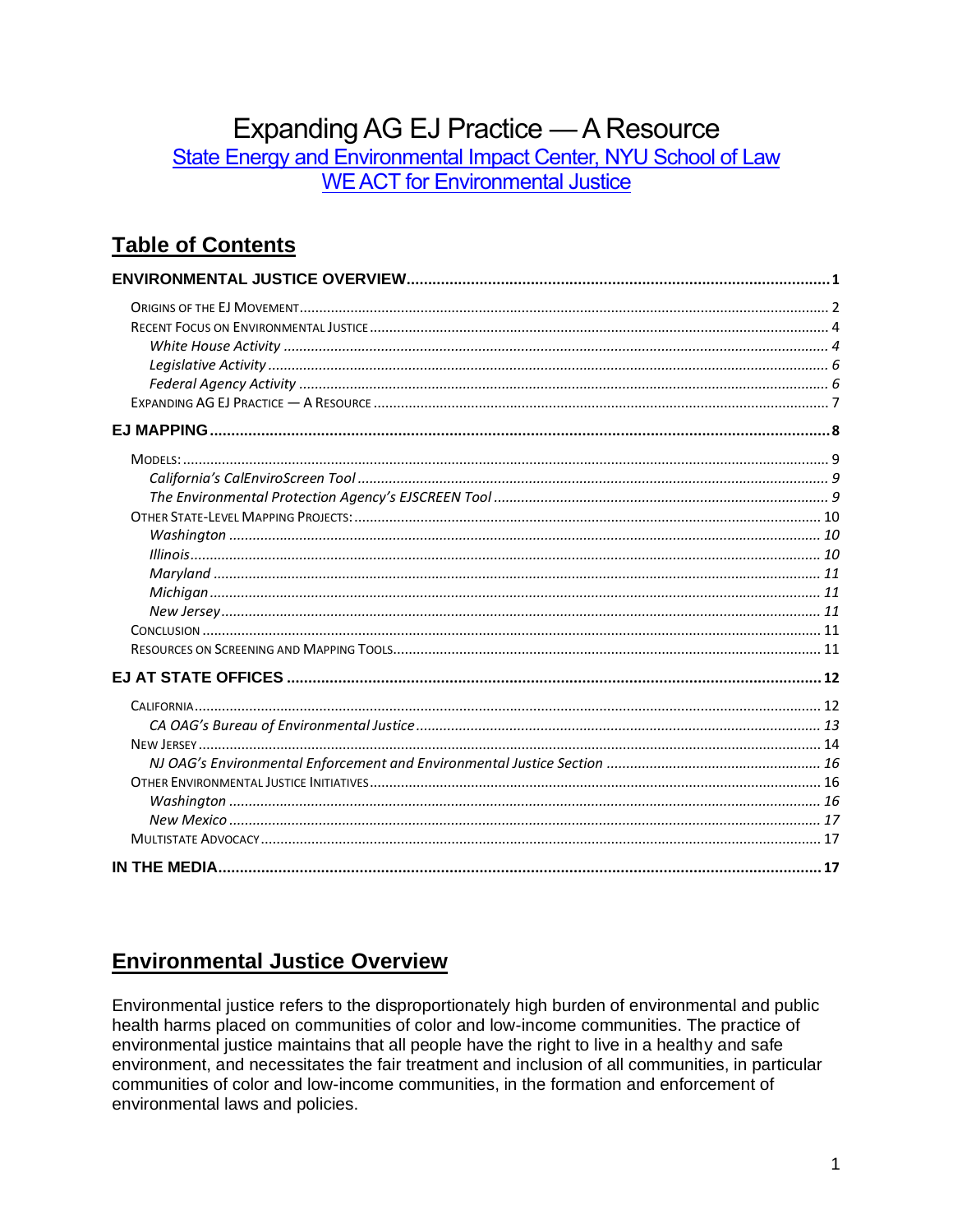Additional resources on defining environmental justice:

[Learn About Environmental Justice,](https://www.epa.gov/environmentaljustice/learn-about-environmental-justice) Environmental Protection Agency [A Taxonomy of Environmental Justice,](https://papers.ssrn.com/sol3/papers.cfm?abstract_id=628088) Robert Kuehn [Environmental & Climate Justice,](https://naacp.org/know-issues/environmental-climate-justice) NAACP

#### <span id="page-1-0"></span>**Origins of the EJ Movement**

The environmental justice movement began as a grassroots movement spurred and driven by community leaders and activists frustrated by poor environmental protection and disproportionately high levels of industrial activity in communities of color and low-income communities. The movement originated in 1982 in Warren County, North Carolina, when a landfill in the predominantly Black town of Afton was selected as the dumping ground for soil contaminated with toxic polychlorinated biphenyls (PCBs) (Clifford Villa et al., *Environmental Justice: Law, Policy & Regulation*, 3-4, 2020).

Organized protests led by members of the community attracted the attention of elected officials and national leaders on civil rights, environmental activism, and labor, many of whom came to North Carolina to join the protests. One of these leaders, Reverend Benjamin Chavis of the United Church of Christ Commission for Racial Justice, highlighted "environmental racism" as the reason the toxic waste was being brought to the town of Afton, which was 84% Black and located in one of the poorest counties in the state. While the protests did not successfully stop the dumping of PCBs in Afton, the demonstrations did provide the spark for the environmental justice movement as it is known today (Villa et al. at 4).

The activism in Warren County gave rise to several studies and investigations that provided empirical evidence to support the decades of anecdotal evidence of the disproportionate burden of environmental harms borne by communities of color and low-income communities. In 1983, the Government Accountability Office (GAO) released a report finding that three of four major hazardous waste facilities in the Environmental Protection Agency (EPA) Region IV in the Southeast were located in majority Black neighborhoods [\(GAO Report\)](https://www.gao.gov/assets/rced-83-168.pdf). In 1987, a study commissioned by the United Church of Christ found that "race proved to be the most significant among variables tested in association with the location of commercial hazardous waste facilities" [\(UCC Report](http://uccfiles.com/pdf/ToxicWastes&Race.pdf) at xii).

These foundational documents were essential in making the connection between race and adverse environmental impacts on human health, and underlined the need to act specifically to address the racialized impacts of environmental and health policies.

Early activism also led to the First National People of Color Environmental Leadership Summit in Washington, D.C. in 1991, where grassroots activists drafted and adopted the 17 Principles of Environmental Justice. These Principles play a fundamental role in defining environmental justice and outlining the key considerations for ensuring environmental justice is achieved. The Principles are listed below.

1. Environmental Justice affirms the sacredness of Mother Earth, ecological unity and the interdependence of all species, and the right to be free from ecological destruction.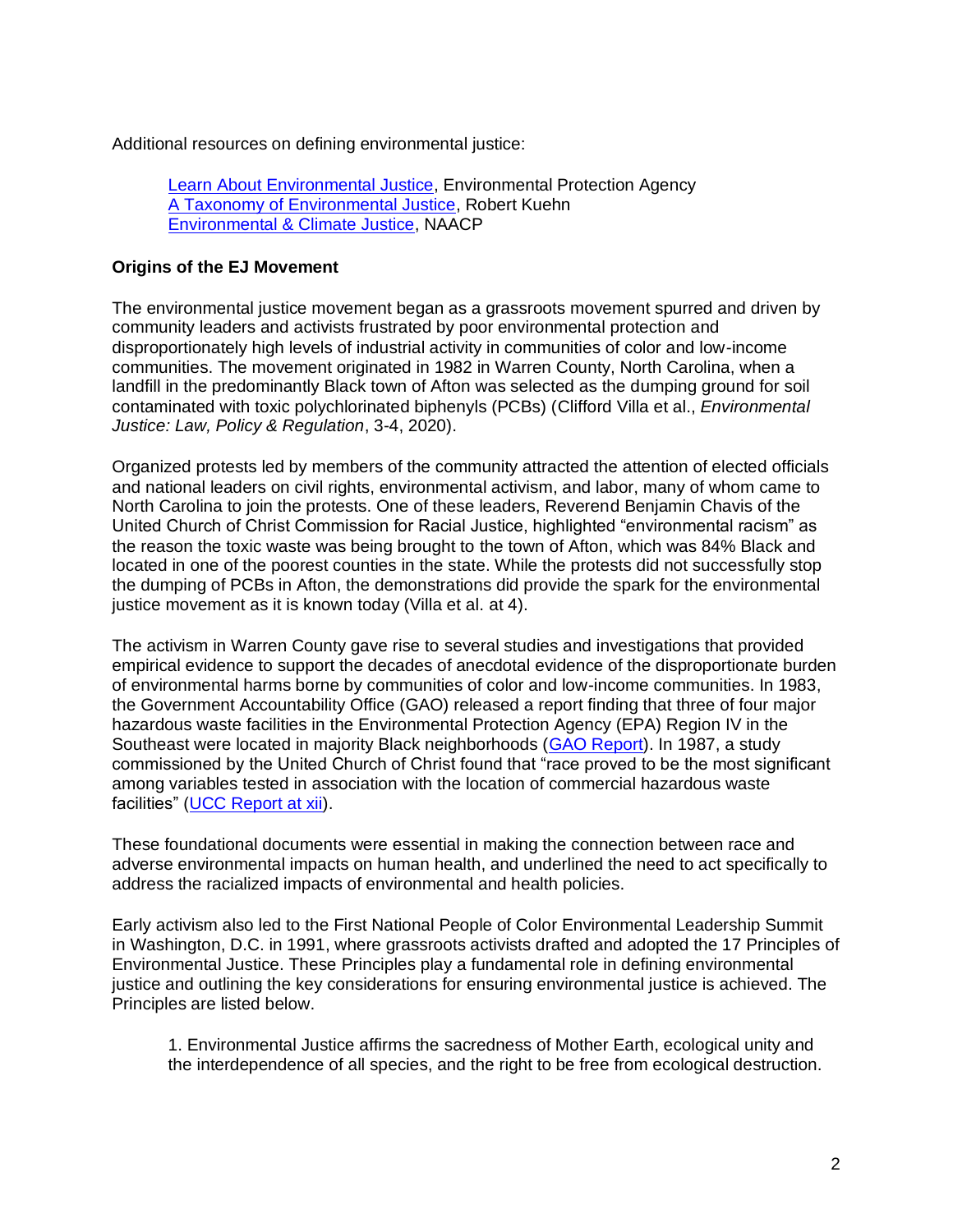2. Environmental Justice demands that public policy be based on mutual respect and justice for all peoples, free from any form of discrimination or bias.

3. Environmental Justice mandates the right to ethical, balanced and responsible uses of land and renewable resources in the interest of a sustainable planet for humans and other living things.

4. Environmental Justice calls for universal protection from nuclear testing and the extraction, production and disposal of toxic/hazardous wastes and poisons that threaten the fundamental right to clean air, land, water, and food.

5. Environmental Justice affirms the fundamental right to political, economic, cultural and environmental self-determination of all peoples.

6. Environmental Justice demands the cessation of the production of all toxins, hazardous wastes, and radioactive materials, and that all past and current producers be held strictly accountable to the people for detoxification and the containment at the point of production.

7. Environmental Justice demands the right to participate as equal partners at every level of decision-making including needs assessment, planning, implementation, enforcement and evaluation.

8. Environmental Justice affirms the right of all workers to a safe and healthy work environment, without being forced to choose between an unsafe livelihood and unemployment. It also affirms the right of those who work at home to be free from environmental hazards.

9. Environmental Justice protects the right of victims of environmental injustice to receive full compensation and reparations for damages as well as quality health care.

10. Environmental Justice considers governmental acts of environmental injustice a violation of international law, the Universal Declaration on Human Rights, and the United Nations Convention on Genocide.

11. Environmental Justice must recognize a special legal and natural relationship of Native Peoples to the U.S. government through treaties, agreements, compacts, and covenants affirming sovereignty and self-determination.

12. Environmental Justice affirms the need for urban and rural ecological policies to clean up and rebuild our cities and rural areas in balance with nature, honoring the cultural integrity of all our communities, and providing fair access for all to the full range of resources.

13. Environmental Justice calls for the strict enforcement of principles of informed consent, and a halt to the testing of experimental reproductive and medical procedures and vaccinations on people of color.

14. Environmental Justice opposes the destructive operations of multi-national corporations.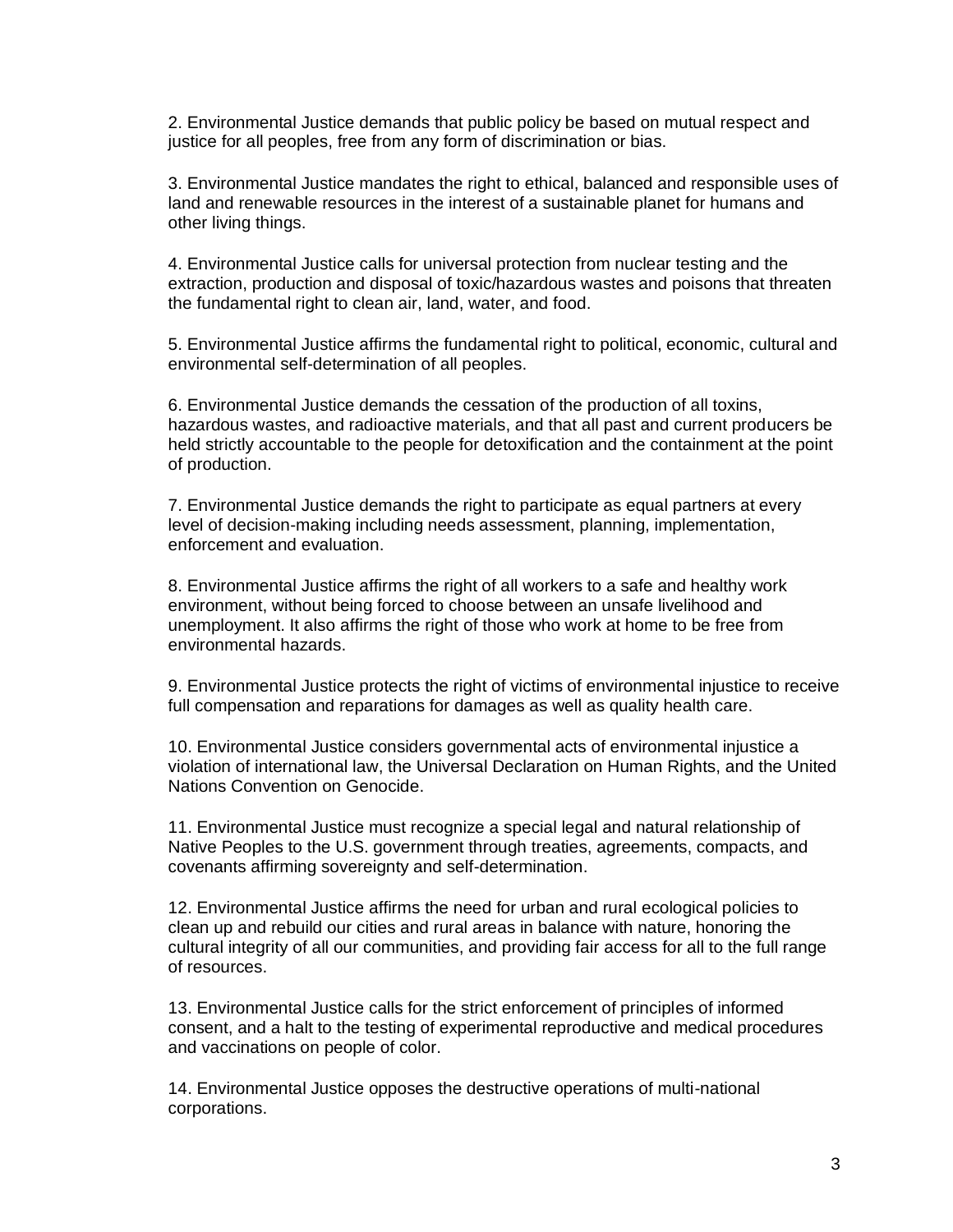15. Environmental Justice opposes military occupation, repression and exploitation of lands, peoples and cultures, and other life forms.

16. Environmental Justice calls for the education of present and future generations which emphasizes social and environmental issues, based on our experience and an appreciation of our diverse cultural perspectives.

17. Environmental Justice requires that we, as individuals, make personal and consumer choices to consume as little of Mother Earth's resources and to produce as little waste as possible; and make the conscious decision to challenge and reprioritize our lifestyles to ensure the health of the natural world for present and future generations.

#### *Source*: [United Church of Christ](https://www.ucc.org/what-we-do/justice-local-church-ministries/justice/faithful-action-ministries/environmental-justice/principles_of_environmental_justice/)

In response to the growing grassroots movement, the EPA in 1992 established what would eventually be called the Office of Environmental Justice and convened the National Environmental Justice Advisory Council, which was tasked with making recommendations to the EPA on environmental justice issues (Villa et al. at 5). In 1994, President Bill Clinton signed Executive Order 12898, a landmark Order that directed all federal agencies to incorporate environmental justice into their missions "by identifying and addressing...disproportionately high and adverse human health or environmental effects of its programs, policies, and activities on minority populations and low-income populations" [\(Executive Order 12898, §](https://www.archives.gov/files/federal-register/executive-orders/pdf/12898.pdf) 1-101). The order also established the Interagency Working Group on Environmental Justice (EJ IWG), which convenes federal agencies to address critical environmental justice issues (*Id*. at § 1-102). The EJ IWG is tasked with "assist[ing] communities in building the capacity to promote and implement innovative and comprehensive solutions to address environmental justice issues" [\(EPA website\)](https://www.epa.gov/environmentaljustice/overview-ej-iwg).

Under the administration of President George W. Bush, the obligation to focus on disproportionate impacts based on race and income was deemphasized in favor of redefining environmental justice to mean environmental protection for everyone (Villa et al. at 5).

President Barack Obama's administration placed renewed attention on communities of color and low-income communities in the federal policymaking process. For example, in 2011, the EJ IWG agencies adopted a Charter and signed the Memorandum of Understanding on Environmental Justice and Executive Order 12898 (MOU) [\(Charter;](https://www.epa.gov/environmentaljustice/charter-interagency-working-group-environmental-justice) [MOU\)](https://www.epa.gov/environmentaljustice/memorandum-understanding-environmental-justice-and-executive-order-12898). The MOU functioned as a formal agreement among federal agencies to "recommit to addressing environmental justice through a more collaborative, comprehensive and efficient process." The Charter laid out a number of focus areas for the EJ IWG, including public participation, Title VI of the Civil Rights Act of 1964, Native Americans and Indigenous peoples, engagement with rural communities, and impacts from climate change. These efforts to refocus federal attention on addressing environmental justice diminished once again with the Trump administration (Villa et al. at 5-6).

#### <span id="page-3-0"></span>**Recent Focus on Environmental Justice**

The Biden administration has committed to prioritizing and elevating environmental justice issues across the federal government.

<span id="page-3-1"></span>*White House Activity*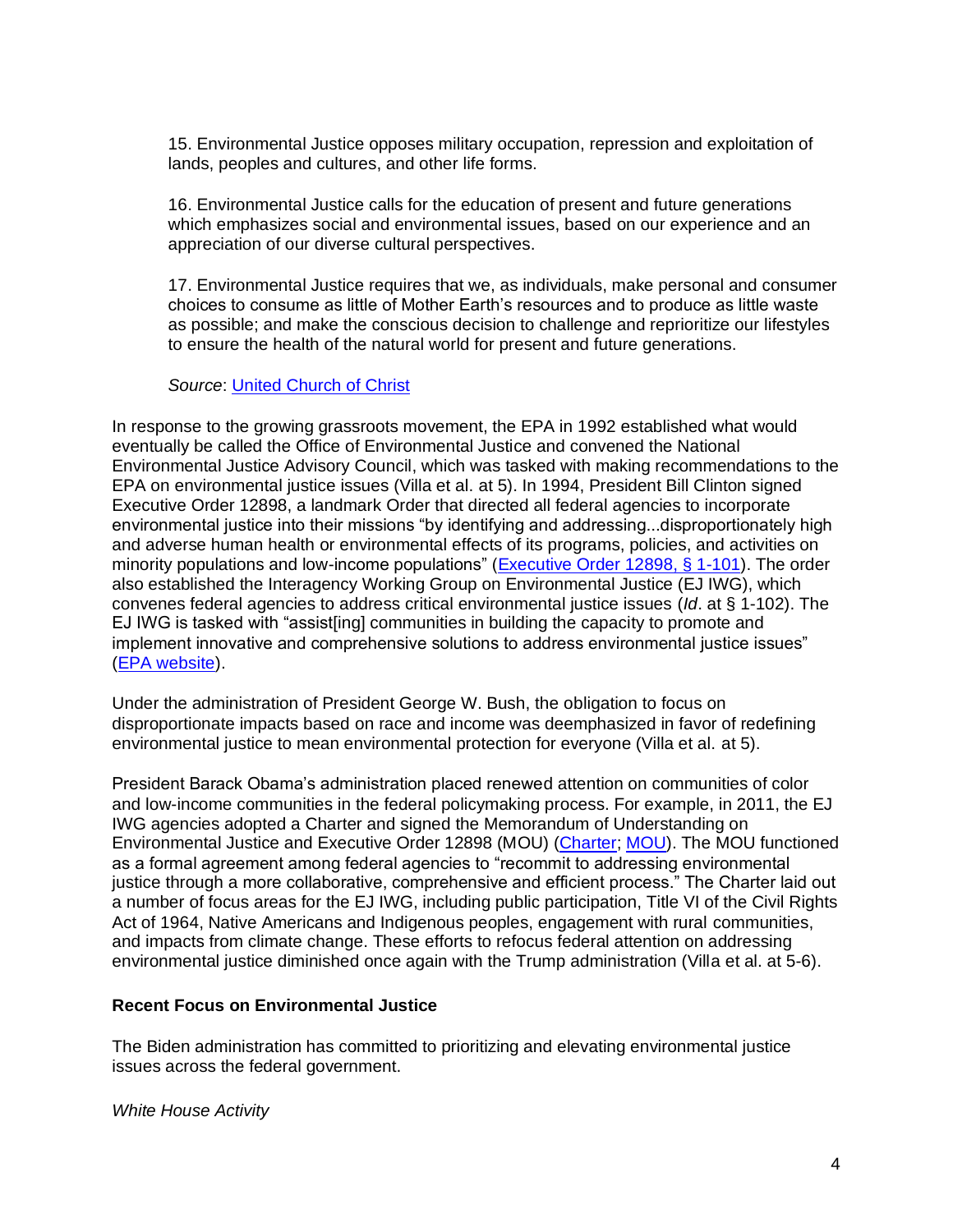In his first week in office, President Biden signed an executive order entitled "Tackling the Climate Crisis at Home and Abroad," which lists delivering environmental justice as an essential piece of the administration's climate policy, and promises a whole-of-government approach to addressing environmental justice issues [\(Executive Order No. 14008\)](https://www.whitehouse.gov/briefing-room/presidential-actions/2021/01/27/executive-order-on-tackling-the-climate-crisis-at-home-and-abroad/). The EO established two White House councils — the White House Environmental Justice Interagency Council (WHEJIC) to develop the federal government's strategy for addressing current and historic environmental injustice, and the White House Environmental Justice Advisory Council (WHEJAC) to advise WHEJIC and the Council on Environmental Quality (CEQ) (*Id*. at § 220, 221). The EO also established the Justice40 Initiative, which sets a goal that 40 percent of the overall benefits of federal investments addressing climate change flow to disadvantaged communities (*Id*. at § 223). In addition, the EO called for CEQ to create a Climate and Economic Justice Screening Tool by July 2021 and for HEJIC to submit a set of recommendations for updating Executive Order 12898 (*Id*. at §§ 222(a), 220(b)).

In May 2021, HEJAC released a report providing recommendations on Justice40, the Climate and Economic Justice Screen Tool, and revisions to EO 12898 [\(WHEJAC Report\)](https://www.epa.gov/sites/default/files/2021-05/documents/whejac_interim_final_recommendations_0.pdf). The report highlighted the need to ensure a fair and just distribution of investments when administering Justice40, and emphasized the importance of integrating and supplementing the Climate and Economic Justice Screening Tool with local community knowledge and data (*Id*. at 40, 65).

In July 2021, the Office of Management and Budget (OMB), CEQ, and the National Climate Advisor, in consultation with WHEJAC, released its interim implementation guidance for the Justice40 Initiative [\(Guidance Document\)](https://www.whitehouse.gov/wp-content/uploads/2021/07/M-21-28.pdf). According to the guidance, covered programs and investments within the scope of the Justice40 initiative will fall into the following categories: climate change, clean energy and energy efficiency, clean transportation, affordable and sustainable housing, training and workforce development, the remediation and reduction of legacy pollution, and the development of critical clean water infrastructure (*Id*. at 9). "Benefits" are defined as including "direct and indirect investments (and program outcomes) that positively impact disadvantaged communities" (*Id*. at 4). When determining benefits to disadvantaged communities, the guidance highlighted that "agencies should consult with stakeholders, including state, local, and Tribal governments, as well as Native communities, to ensure public participation and that community stakeholders are meaningfully involved in what constitutes the 'benefits' of a program" (*Id*. at 7). The guidance provided some input on the variables to consider when defining a disadvantaged community, such as income, racial and ethnic residential segregation, and linguistic isolation, but indicated further guidance on this definition will be developed (*Id*. at 2-3).

In addition, the guidance identified 21 federal pilot programs that will undertake an initial implementation of the Justice40 guidance. Some examples of the pilot programs include the Department of Homeland Security's Flood Mitigation Assistance grant program [\(FMA Grant\)](https://www.fema.gov/grants/mitigation/floods), EPA's Drinking Water State Revolving Fund [\(DWSRF\)](https://www.epa.gov/dwsrf) and Brownfields program [\(Brownfields](https://www.epa.gov/brownfields/overview-epas-brownfields-program)  [Program\),](https://www.epa.gov/brownfields/overview-epas-brownfields-program) and Housing and Urban Development's grants for lead hazard reduction in homes [\(HUD\)](https://www.hud.gov/program_offices/healthy_homes/lbp/lhc). In developing implementation plans for these programs, the guidance directed agencies to consider certain guidelines for modifying the programs in order to maximize benefits to disadvantaged communities, such as fostering well-paying jobs, conducting outreach, and avoiding potential burdens to disadvantaged communities (Guidance Document at 10). In September 2021, the pilot programs submitted implementation plans for maximizing benefits to disadvantaged communities [\(White House Blog\)](https://www.whitehouse.gov/omb/briefing-room/2021/12/02/delivering-on-justice40/). By mid-December, agencies were expected to submit methodologies for calculating and tracking these benefits. The White House is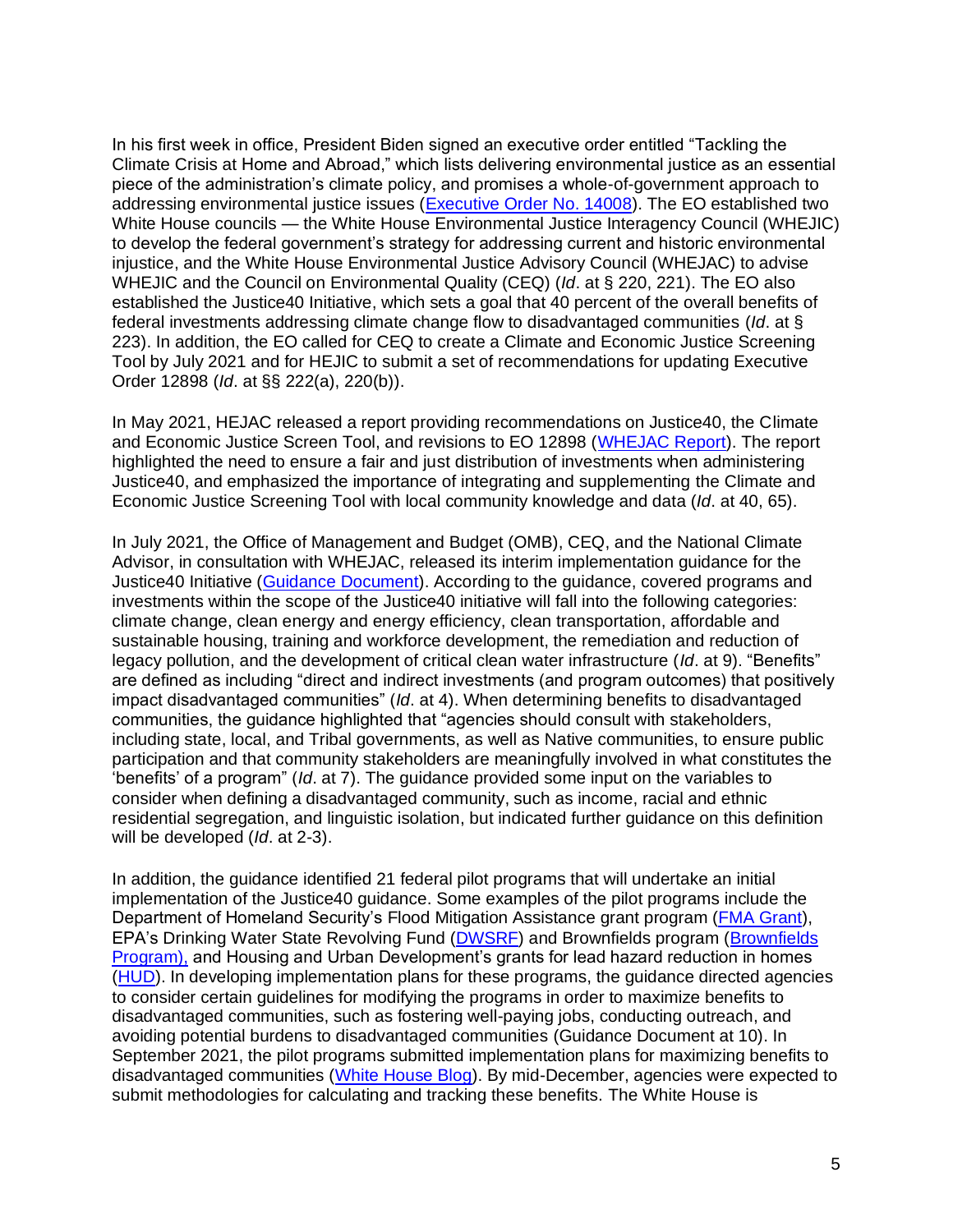developing a Scorecard to make this information available to the public, which is expected to be released in early 2022.

<span id="page-5-0"></span>*Legislative Activity*

The administration and Congress also addressed environmental justice concerns through the COVID-19 relief bill, which President Biden signed into law in March 2021. The bill included specific provisions for environmental justice grants to support communities facing disparate impacts from the COVID-19 pandemic. The bill appropriated \$50 million to "identify and address disproportionate environmental or public health harms and risks in minority or low-income populations" and \$50 million for air quality monitoring [\(H.R. 1319, §](https://www.congress.gov/bill/117th-congress/house-bill/1319/text#toc-HD1E09502A03545CAABE8EED9EFEAB125) 6002). The legislation also provided support to communities through additional funding for the Low Income Home Energy Assistance Program, for water utility bill assistance to low-income households, and for community health centers [\(Earthjustice;](https://earthjustice.org/news/press/2021/earthjustice-applauds-the-passage-of-covid-19-relief-bill) H.R. 1319 - § § [2911, 2912, 2601\)](https://www.congress.gov/bill/117th-congress/house-bill/1319/text#toc-HD1E09502A03545CAABE8EED9EFEAB125).

The Build Back Better Act — which has passed the House of Representatives but not the Senate — includes over \$160 billion to be invested in a variety of environmental justice programs [\(H.R. 5376;](https://www.congress.gov/bill/117th-congress/house-bill/5376/text) [Equitable & Just National Climate Platform, Fact Sheet: Environmental](https://ajustclimate.org/pressrelease.html?pId=1018)  [Justice Investments in the House Build Back Better Act\)](https://ajustclimate.org/pressrelease.html?pId=1018). Proposed environmental justice spending includes: over \$8 billion to reduce air pollution at ports and increase clean heavy-duty vehicle use, \$29 billion for the Greenhouse Gas Reduction Fund (which includes funding zeroemission technology in low-income communities), and \$30 billion for the Civilian Climate Corps (providing jobs and training for the clean-energy economy) (*Id*. at §§ 30101, 30102, 30103, 70202). Further, the Biden administration's goal of delivering 40 percent of the infrastructure and climate investment benefits to disadvantaged communities will apply to the Build Back Better Act (Equitable & Just National Climate Platform Fact Sheet).

## <span id="page-5-1"></span>*Federal Agency Activity*

Throughout the first year of the Biden administration, federal agencies have been taking steps to ensure they are engaging with and elevating environmental justice issues in a way that is consistent with President Biden's January 2021 executive order. For example, EPA Administrator Michael Regan in April 2021 announced the following steps his agency will take to advance environmental justice:

Strengthening enforcement of violations of cornerstone environmental statutes and civil rights laws in communities overburdened by pollution.

Incorporating environmental justice considerations into EPA's work, including assessing impacts to pollution-burdened, underserved, and Tribal communities in regulatory development processes and considering regulatory options to maximize benefits to these communities.

Improving early and more frequent engagement with pollution-burdened and underserved communities affected by agency rulemakings, permitting and enforcement decisions, and policies.

Consistent with the Biden administration's Justice 40 initiative, considering and prioritizing direct and indirect benefits to underserved communities in the development of requests for grant applications and in making grant award decisions, to the extent allowed by law.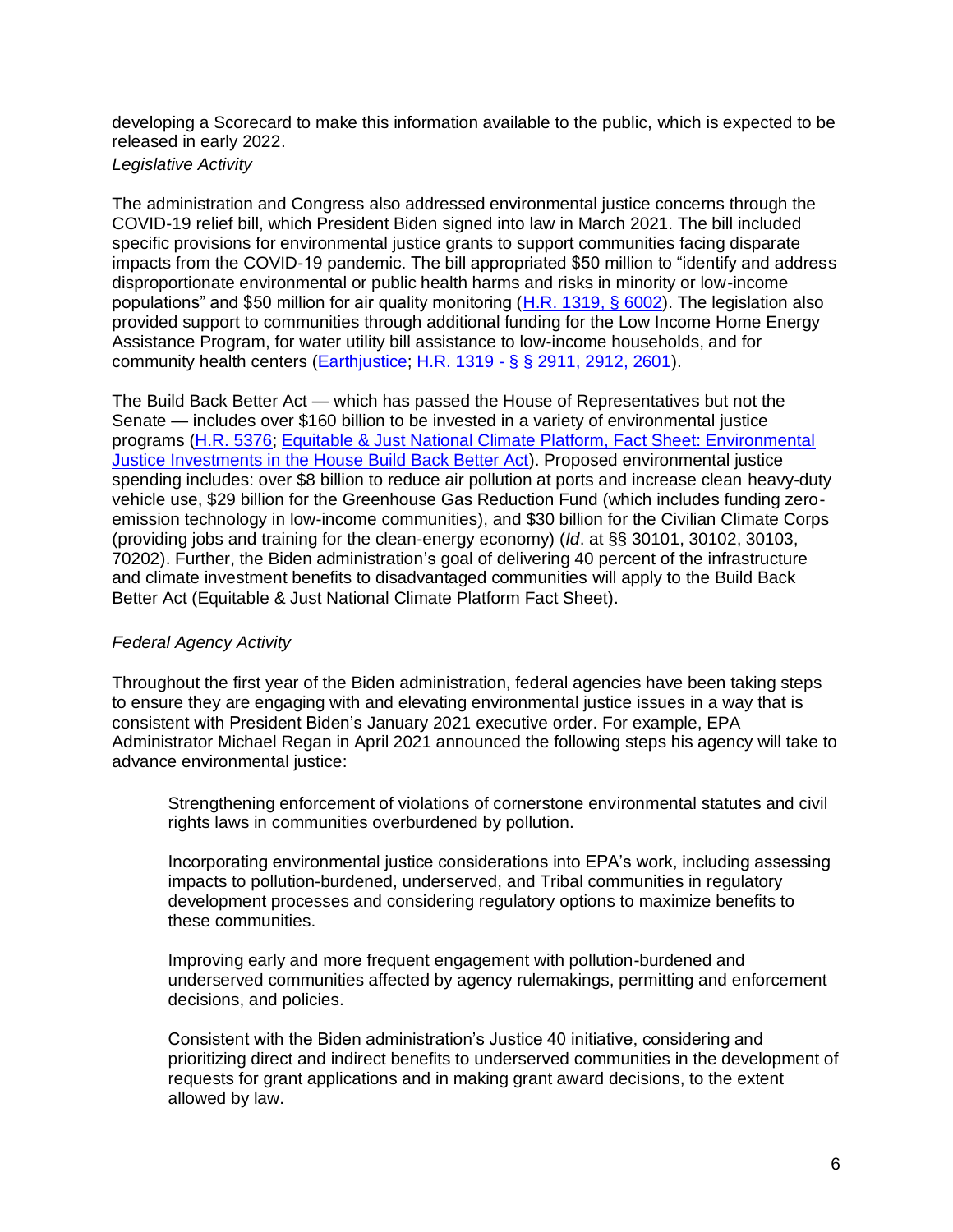#### *Source: [EPA Press Release](https://www.epa.gov/newsreleases/epa-administrator-announces-agency-actions-advance-environmental-justice)*

In October 2021, EPA published its draft strategic plan for fiscal 2022 through fiscal 2026, which prioritizes advancing environmental justice and civil rights [\(Draft EPA Strategic Plan\)](https://www.epa.gov/system/files/documents/2021-10/fy-2022-2026-epa-draft-strategic-plan.pdf). According to the draft plan, EPA's "ultimate goal" of making this a priority is "to achieve measurable environmental, public health, and quality of life improvements in the most overburdened, vulnerable, and underserved communities." In order to achieve this goal, EPA says it will "work to increase the capacity of communities and Tribes working to address environmental justice and civil right concerns; embed environmental justice and civil rights in the Agency's core work; and strengthen civil right enforcement in communities overburdened by pollution" (*Id.* at 20).

EPA also addressed environmental justice concerns through rulemakings released in 2021. For example, EPA considered the effects of climate change, hazardous air pollutants, and economic impact through the lens of environmental justice as it relates to the hydrofluorocarbons (HFC) phasedown [\(Beveridge & Diamond\)](https://www.bdlaw.com/publications/epa-emphasizes-environmental-justice-in-hfc-phasedown/). In November 2021, the EPA published a final rule to implement certain provisions of the December 2020 COVID-19 relief and spending legislation that initiated the phasedown of HFCs, a potent greenhouse gas [\(86 Fed. Reg. 55116](https://www.govinfo.gov/content/pkg/FR-2021-10-05/pdf/2021-21030.pdf) (2021)). The rulemaking specifically addressed how EPA considered environmental justice concerns in its analysis, noting the higher percentage of low-income and Black communities located near HFC production facilities and the health risks associated with living near these facilities (*Id.* at 55127).

At the Department of the Interior (DOI), Secretary Deb Haaland in April 2021 signed a Secretarial Order aimed at "restoring transparency and integrity to the [Department's] decisionmaking processes," and specifically highlighted environmental justice as an area of focus in the agency's efforts to address climate change [\(Secretarial Order](https://www.doi.gov/sites/doi.gov/files/elips/documents/so-3399-508_0.pdf) No. 3399). In DOI's November 2021 report on the federal oil and gas leasing program, the agency called for "creating a more inclusive and just approach to managing public lands and waters" [\(DOI Report\)](https://www.doi.gov/sites/doi.gov/files/report-on-the-federal-oil-and-gas-leasing-program-doi-eo-14008.pdf). Certain practices within the leasing and permitting process can leave out local community voices, especially Tribal voices, thus DOI recommended "undertak[ing] meaningful Tribal consultations and solicit[ing] public input more generally regarding its leasing and permitting processes" (*Id*. at 14).

The Federal Energy Regulatory Commission (FERC) in May 2021 appointed Montina Cole to a newly established position entitled Senior Counsel for Environmental Justice and Equity in an effort to more effectively incorporate environmental justice and equity concerns into FERC's decision-making process [\(FERC Press Release\)](https://www.ferc.gov/news-events/news/glick-names-montina-cole-top-environmental-justice-post-ferc). In July 2021, the Nuclear Regulatory Commission (NRC) released a request for comments as part of a "systematic review for how NRC programs, policies, and activities address environmental justice" [\(86 Fed. Reg. 36307](https://www.govinfo.gov/content/pkg/FR-2021-07-09/pdf/2021-14673.pdf) [\(2021\)\)](https://www.govinfo.gov/content/pkg/FR-2021-07-09/pdf/2021-14673.pdf).

#### <span id="page-6-0"></span>**Expanding AG EJ Practice — A Resource**

Environmental justice is a key aspect of the just transition to a clean energy future. As the nation's economy moves away from fossil fuels and toward renewable energy, it is essential that environmental justice communities are prioritized and included in this process. With such a fundamental transformation coming, the communities that have, for decades, borne the brunt of environmental and public health harms cannot be left behind [\(CBS News\)](https://www.cbsnews.com/news/environmental-justice-movement-climate-change-racism-peggy-shepard/). State attorneys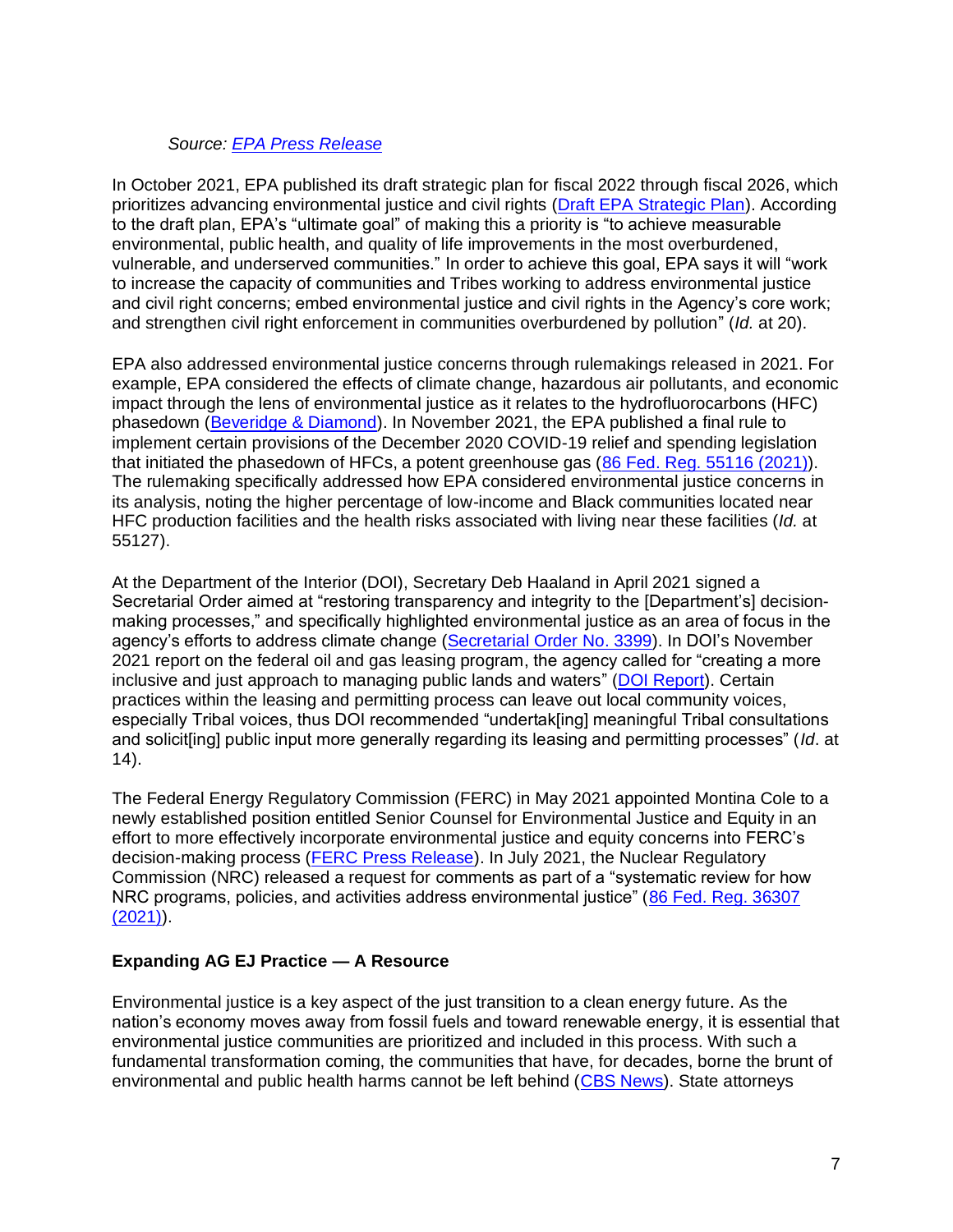general have an important role in enforcing these principles in partnership with the affected communities.

The State Energy and Environmental Impact Center has developed this resource in partnership with WE ACT for Environmental Justice to provide key information to state attorney general offices and others interested in expanding their work in the environmental justice practice area. This resource provides information on mapping tools for identifying environmental justice communities and gives background on attorney general sections and initiatives dedicated to environmental justice work. The resource will be continually updated. Please contact Bethany Davis Noll [\(bethany.davisnoll@nyu.edu\)](mailto:bethany.davisnoll@nyu.edu) for more information.

# <span id="page-7-0"></span>**EJ Mapping**

As environmental justice activism and policy work continue to progress, local, state, and federal programs must first identify environmental justice communities.

As defined by EPA, environmental justice communities (EPA uses the term "overburdened communities") are those minority, low-income, Tribal, or indigenous groups that are disproportionately burdened by the cumulative impacts of environmental abuse [\(EPA website\)](https://www.epa.gov/environmentaljustice/ej-2020-glossary). This concept of cumulative impact refers to the negative public health, environmental, and social effects that result from the combined exposures to pollution and improper land use that EJ communities are often subject to in this country [\(Lee, 2020\)](https://www.elr.info/sites/default/files/article/2021/07/51.10676.pdf). By tracking areas experiencing cumulative impacts, advocates have been able to identify the communities that are faced with consistently disproportionate environmental and social stressors, and work to better recognize and follow the proper path towards resolving the environmental issues that affect these communities [\(Morello-Frosch et al., 2011\)](https://www.healthaffairs.org/doi/10.1377/hlthaff.2011.0153).

In order to address the environmental inequities of cumulative impacts, advocates must first be able to understand where they exist. The process of EJ mapping, first described by the Commission on Racial Justice's 1987 report *Toxic Wastes and Race in the United States*, was introduced as a tool for identifying the location of EJ communities and gathering direct information from the experiences of people living with the burdens of pollution [\(UCC Report\)](https://www.nrc.gov/docs/ML1310/ML13109A339.pdf). While this first step of locating vulnerable communities exposed to high levels of pollution was a critical part of EJ advocacy and promoted more public participation, it did not guarantee sustained government action.

More recently however, technological advances have empowered the resurgence of EJ mapping tools. Over the last decade or so, combined with renewed focus on environmental justice at multiple levels, these newer tools have helped government agencies better confront the problem of disproportionate cumulative impacts in EJ communities.

The newer tools include digital mapping programs, Geographic Information Systems, and data collection tools like air quality monitors. By using mapping to overlay data about environmental burdens with community demographics and vulnerabilities, EJ community members and organizations can now show a direct relationship between public health and harmful environmental conditions. This evidence in turn enables EJ communities to press government agencies to pay attention to over-burdened areas and to take action on issues that contribute to cumulative environmental inequity. Access to these visual and data-based mapping tools provides EJ communities the validation and power needed to combat environmental hazards in their areas. The tool also plays a key role at government agencies as they seek to make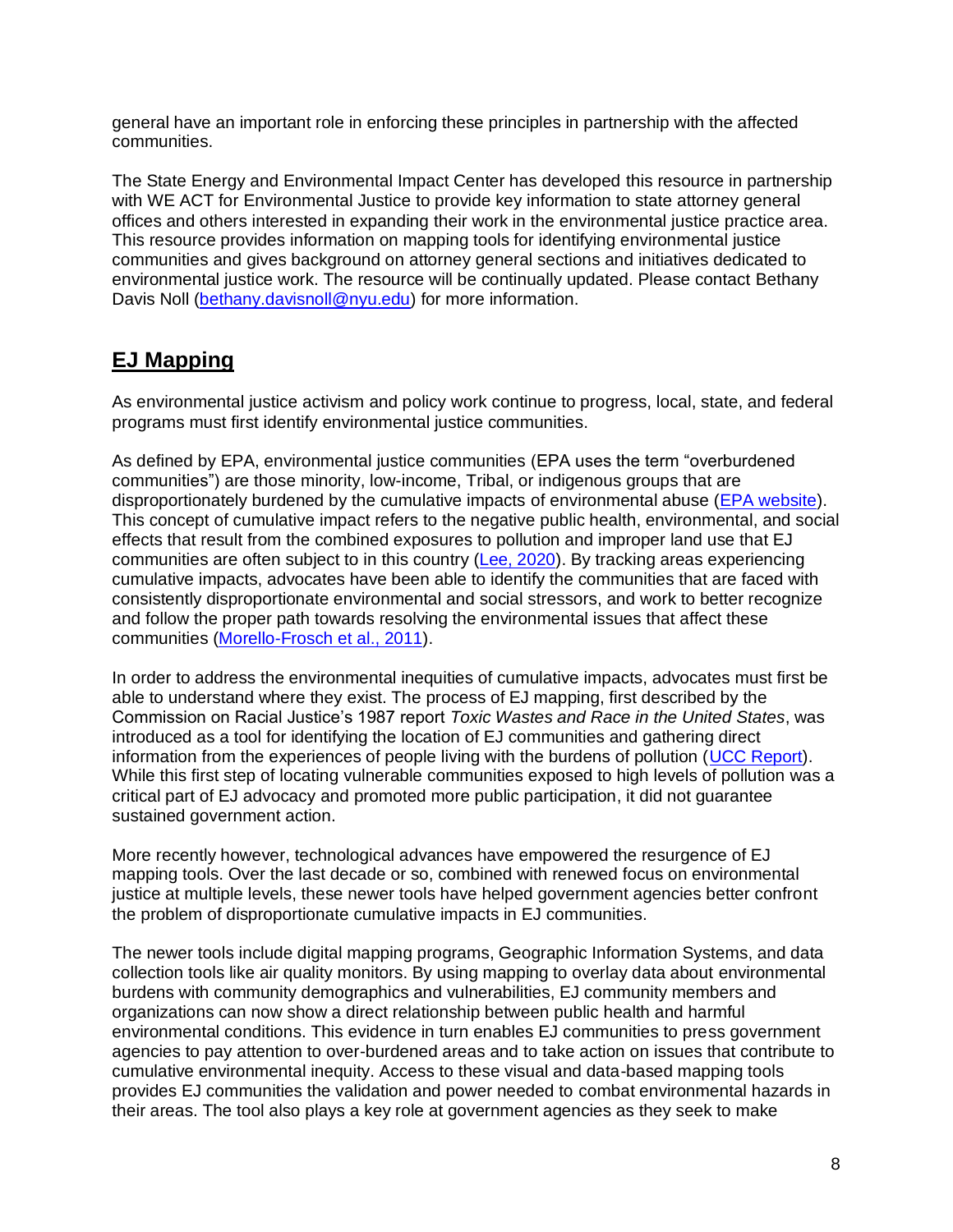environmental justice work central to their advocacy. In this section, we describe the tools that are available.

#### <span id="page-8-0"></span>**Models:**

### <span id="page-8-1"></span>*California's CalEnviroScreen Tool*

California led the way for states by recognizing the importance of EJ mapping tools in prioritizing decision making and community protection actions. It became the first state to deploy a widely accepted EJ map with its CalEnviroScreen tool, which was made accessible to the public by CalEPA's Office of Environmental Health Hazard Assessment in 2013 [\(CalEnviroScreen\)](https://oehha.ca.gov/calenviroscreen/report/calenviroscreen-30). This tool was developed with the help of significant community participation, and features 21 indicators divided into four categories: exposure, environmental effects, sensitive populations, and socioeconomic factors. The data from these indicators is combined to calculate a peerreviewed cumulative environmental health score for each census tract in the state. This scoring process gives users the ability to identify EJ communities based on pollution exposure, health, and socioeconomic vulnerability.

Local California governments and organizations have widely accepted the CalEnviroScreen tool, which is currently in its fourth version and continues to be improved and updated by CalEPA and other state agencies. CalEnviroScreen data sets are more in depth than the nationally consistent data used by the EPA's EJSCREEN tool. Partnering groups, such as local schools and independent businesses conduct their own research to assist the state agencies in identifying relevant indicators and demographics for the mapping tool. CalEnviroScreen is now used for planning and procedures at the state and local levels, including the [California Air](https://ww2.arb.ca.gov/capp)  [Resource Board's Community Air Protection Program,](https://ww2.arb.ca.gov/capp) [CalEPA's EJ Enforcement Task Force,](https://calepa.ca.gov/enforcement/environmental-justice-compliance-and-enforcement-task-force/) and the community funding under the state's [Greenhouse Gas Reduction Fund.](https://ww2.arb.ca.gov/our-work/programs/california-climate-investments/california-climate-investments-funded-programs) The tool is additionally used to challenge and support governmental decisions, and provide data to EJ communities so that they may gain more power to speak for and defend themselves [\(OEHHA](https://oehha.ca.gov/calenviroscreen/training-videos)  [website\)](https://oehha.ca.gov/calenviroscreen/training-videos).

#### [CalEnviroScreen Training](https://oehha.ca.gov/calenviroscreen/how-use)

#### <span id="page-8-2"></span>*The Environmental Protection Agency's EJSCREEN Tool*

Many federal government agencies have recognized the benefits of the ever-evolving EJ mapping tools, and have used these tools to create their own maps to protect the public health of vulnerable EJ communities. Federal agencies use these maps to steer governmental decision making and disseminate critical information on environmental hazards to the public. The public availability of these federal agency maps has made them an excellent resource for environmental justice advocates everywhere. The most commonly used tool is the EPA's EJSCREEN (released in 2015) [\(EJSCREEN\)](https://www.epa.gov/ejscreen). This mapping and screening tool uses nationally consistent data that federal agencies can use to identify potential EJ areas of concern. Unlike the CalEnviroScreen, the EJSCREEN data pools include a racial indicator, but also unlike CalEnviroScreen, the EJSCREEN pools do not include the health statistics of sensitive populations.

EJSCREEN is a publicly accessible web tool that allows users to assess cumulative impacts by overlaying eleven different environmental indicators and six specific demographic indicators at a census group level. The interactive web tool, located in the EPA's GeoPlatform, gives users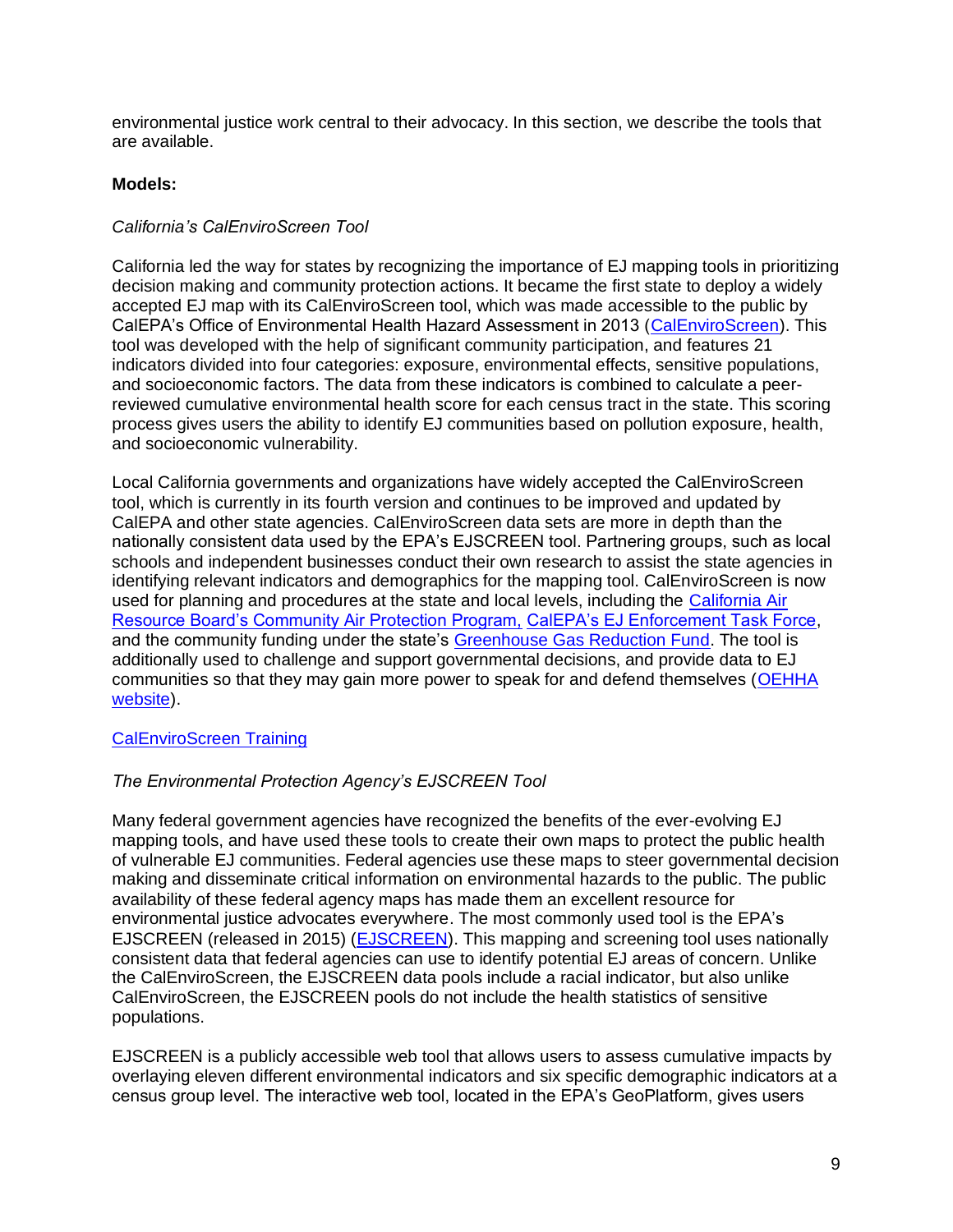access to a vast amount of data on the environmental and demographic indicators present in a given community so that they can define their own areas of interest. Users have the ability to generate ranked score reports for any combination of the environmental and demographic indicators, depending on the cumulative nature of the user's area and indicators of interest. These reports allow for comparison of ranked scores on a national, regional and local basis, and thus can be used by states without their own tools for mapping cumulative environmental impacts. Users are additionally able to download EJSCREEN data and use it for a state mapping tool or combine it with additional local data on a Geographic Information System such as ArcGIS [\(WebGIS Crash Course\)](https://www.esri.com/videos/watch?videoid=ilA62RAZQnk).

### [EPA EJSCREEN Training](https://www.epa.gov/ejscreen/learn-use-ejscreen)

#### <span id="page-9-0"></span>**Other State-Level Mapping Projects:**

The effectiveness of the EJSCREEN and CalEnviroScreen mapping tools has encouraged other state and local governments and EJ practitioners to develop their own EJ mapping tools through an easily replicable model derived from those two methodologies. This model involves the pairing of the CalEnviroScreen's community-participation-based processes and scoring formula with the data available through EJSCREEN along with any additional state and local data. State and local governments, communities, universities, and agencies across the country are capable of following and assisting with this EJ mapping model, as the necessary CalEnviroScreen and EJSCREEN information is easily accessible to the general public. The following states have already undertaken EJ mapping efforts that follow this common methodological approach:

#### <span id="page-9-1"></span>*Washington*

In Washington, organizations from communities of color partnered with Front and Centered, the University of Washington, the Puget Sound Clean Air Agency, and the Washington Departments of Health and Ecology to develop an EJ map and mapping tool (the Washington Environmental Health Disparities Map or Washington EHD Map) to help promote climate policy that focuses on proper reinvestment into EJ communities [\(WA DOH website\)](https://www.doh.wa.gov/DataandStatisticalReports/WashingtonTrackingNetworkWTN/InformationbyLocation/WashingtonEnvironmentalHealthDisparitiesMap). This mapping effort, which involved extensive community engagement, including eleven public listening sessions, was organized by [Front and Centered](https://frontandcentered.org/) and community groups. Esther Min, a University of Washington Ph.D. student then paired the CalEnviroScreen scoring formula with the EJSCREEN data to create the Washington EHD mapping tool, which is now incorporated in legislative efforts at the state and local level in Washington state. For example, in 2019 the Clean Energy Bill utilized the EHD mapping tool to develop a cumulative climate impact tool [\(Min et al., 2019\)](https://www.ncbi.nlm.nih.gov/pmc/articles/PMC6888266/). Additionally, Washington is now funding a task force to evaluate how else the EHD mapping tool can be used to assist state actions.

#### <span id="page-9-2"></span>*Illinois*

In 2016, Illinois enacted the Future Energy Jobs Act (FEJA) with the purpose of increasing jobs and development projects in the solar energy sector. The FEJA directed \$750 million in funding towards low-income solar energy programs, as well as a Solar for All program, which required that 25% of resources be used for the benefit of environmental justice communities [\(Citizens](https://www.citizensutilityboard.org/future-energy-jobs-act/)  [Utility Board website\)](https://www.citizensutilityboard.org/future-energy-jobs-act/). The Solar for All Program sought guidance from the public and community organizations on how to approach identifying disadvantaged areas and gathering data, and chose to use the CalEnviroScreen scoring formula paired with data from EJSCREEN data [\(Illinois Solar for All website\)](https://www.illinoissfa.com/environmental-justice-communities/).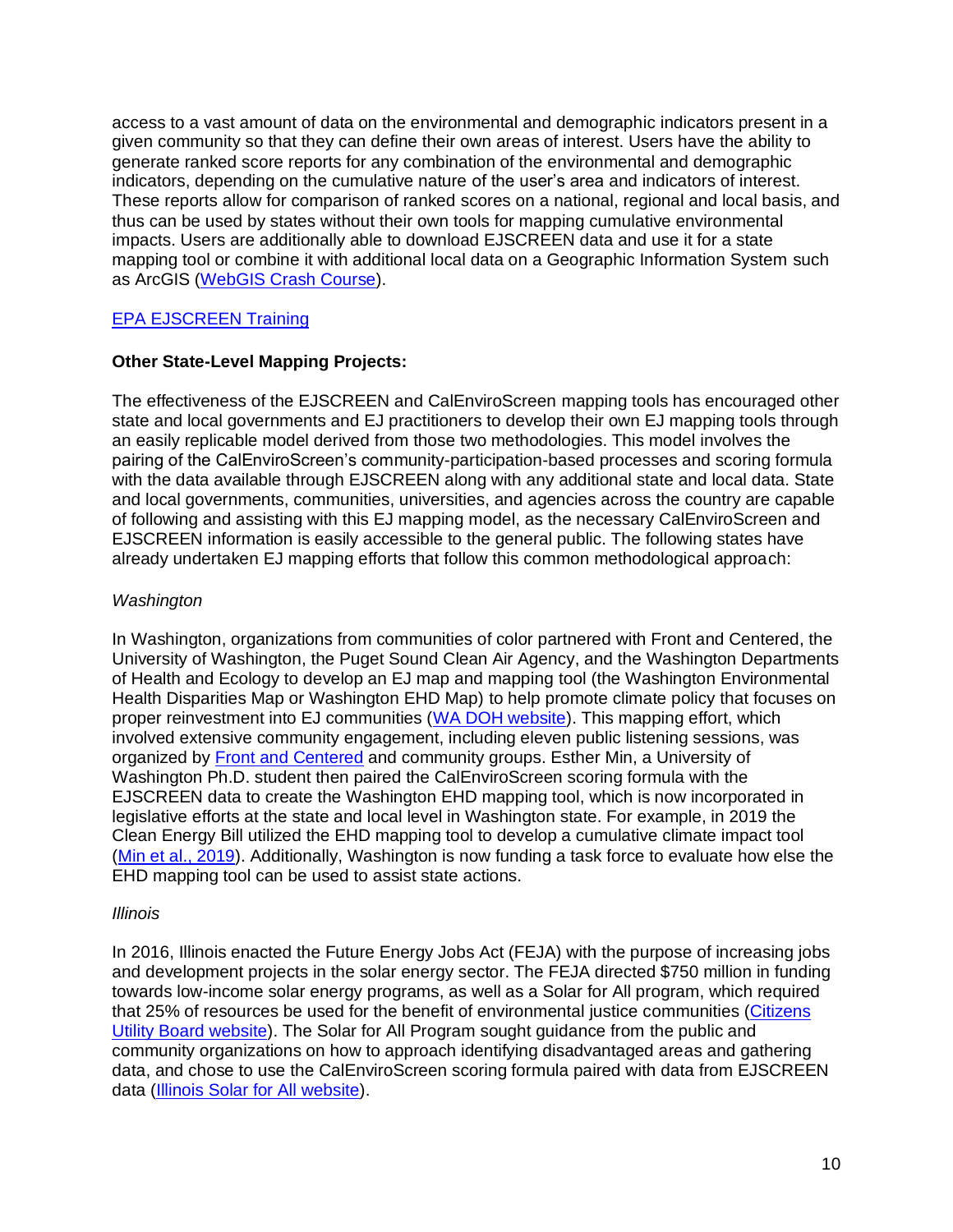#### <span id="page-10-0"></span>*Maryland*

In Maryland, University of Maryland students and professors partnered with the [National Center](https://www.umdsmartgrowth.org/)  [for Smart Growth](https://www.umdsmartgrowth.org/) and the [Maryland Environmental Health Network](https://mdehn.org/) to create an EJ mapping tool to identify communities with EJ issues and improve governmental EJ decision making. The Maryland Environmental Justice Screen Tool was eventually created through the use of intensive community participation, the CalEnviroScreen scoring formula, and EJSCREEN and local data. The mapping tool is now accessible online to the general public via ArcGIS [\(MD](https://p1.cgis.umd.edu/mdejscreen/)  [EJSCREEN website;](https://p1.cgis.umd.edu/mdejscreen/) [MD EJSCREEN presentation\)](https://mde.maryland.gov/programs/Crossmedia/EnvironmentalJustice/Documents/mdejscreen-cejsc-2-25-2021v1.pdf).

#### <span id="page-10-1"></span>*Michigan*

At the University of Michigan, Professor Paul Mohai and his graduate students developed an EJ mapping tool with support of the [Michigan Environmental Justice Coalition.](https://www.michiganej.org/) With the mapping tool, the group also authored a report, *Assessing the State of Environmental Justice in Michigan* [\(Grier et al., 2019\)](https://deepblue.lib.umich.edu/bitstream/handle/2027.42/149105/AssessingtheStateofEnvironmentalJusticeinMichigan_344.pdf?sequence=1). The [mapping tool](https://www.arcgis.com/apps/webappviewer/index.html?id=dc4f0647dda34959963488d3f519fd24) was created with significant community engagement and relied on the CalEnviroScreen scoring formula and EJSCREEN data.

#### <span id="page-10-2"></span>*New Jersey*

In September 2020, the New Jersey legislature passed an EJ law which required the New Jersey Department of Environmental Protection (NJDEP) to develop a map identifying New Jersey communities that face disproportionate amounts of pollution [\(N.J.S.A. 13:1D-157 to -](https://www.nj.gov/dep/ej/docs/ej-law.pdf) [161\)](https://www.nj.gov/dep/ej/docs/ej-law.pdf). NJDEP identified these communities using the definitions from that legislation, which defines "overburdened community" as any census block group in which: "(1) at least 35 percent of the households qualify as low-income households; (2) at least 40 percent of the residents identify as minority or as members of a State recognized tribal community; or (3) at least 40 percent of the households have limited English proficiency" (*Id.* at 13:1D-158). Using this definition, NJDEP produced a publicly-available map of overburdened communities in the state [\(NJDEP EJ website\)](https://www.nj.gov/dep/ej/communities.html).

#### <span id="page-10-3"></span>**Conclusion**

Over the next few years, many other states are expected to follow this same methodology and create their own EJ mapping tools. These maps give governments and organizations the ability to prioritize public-health-focused decision making through the visualization of pollution and the communities most harmed by the pollution's cumulative impacts. For example, in New York the Climate Leadership and Community Protection Act was enacted in 2019 with the goal of working towards reduction of carbon emissions across the state [\(NY State website\)](https://climate.ny.gov/). The CLCPA requires that 35-40% of the program's benefits be directed to historically "disadvantaged" communities [\(S6599, § 75-0117\)](https://www.nysenate.gov/legislation/bills/2019/s6599). While state leaders have not yet decided on a methodology for identifying these vulnerable communities, a New York version of the CalEnviroScreen and EJSCREEN combination model is a potential option.

#### <span id="page-10-4"></span>**Resources on Screening and Mapping Tools**

Below is a compilation of additional resources on screening and mapping tools.

Lakshika Nishadhi Kuruppuarachchi et al., *A Comparison of Major Environmental Justice Screening and Mapping Tools*, 6 Envtl. Mgmt. & Sustainable Dev. 59 (2017), *available at*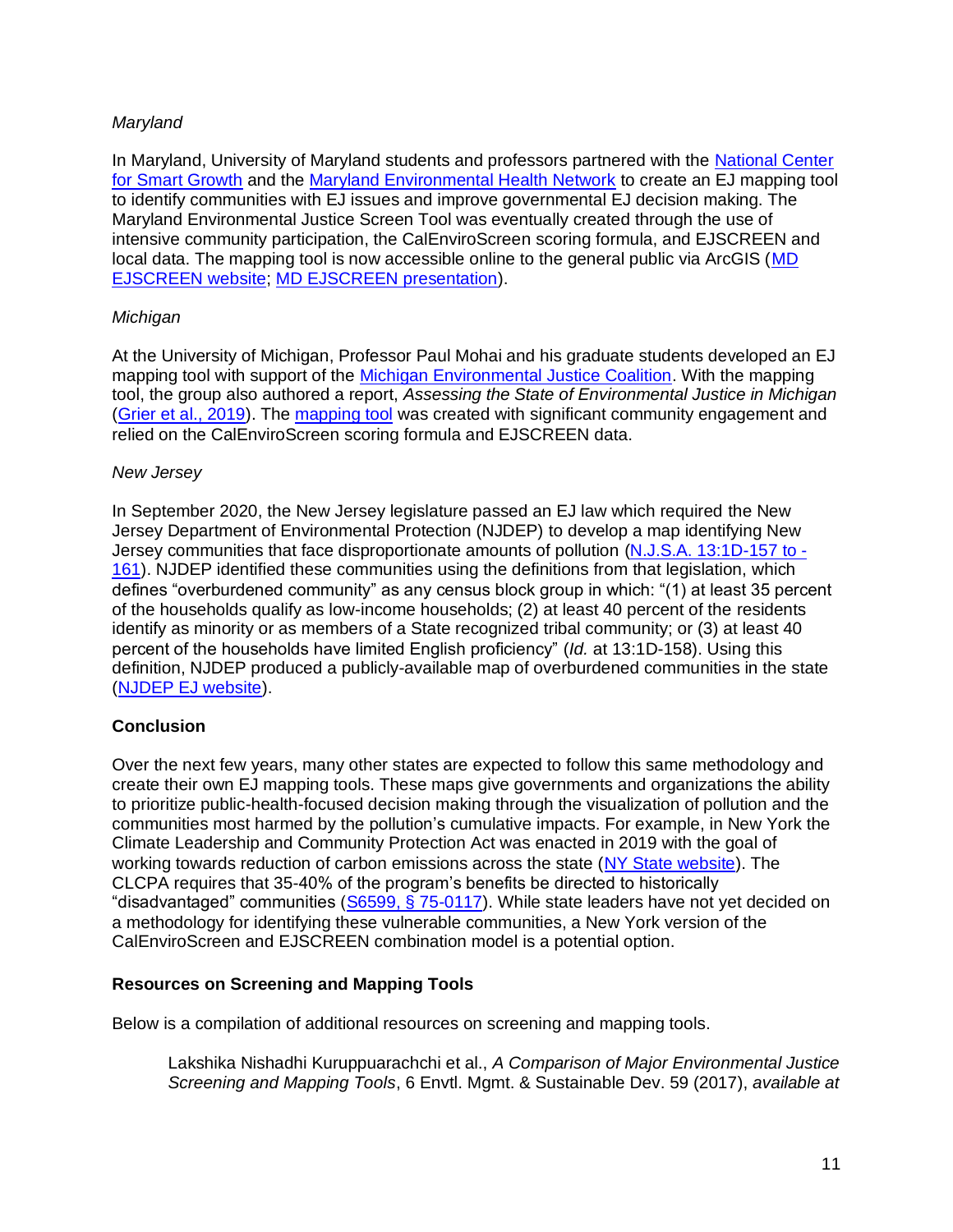https://www.researchgate.net/publication/314866384 A Comparison of Major Environ mental Justice Screening and Mapping Tools.

Aubree Driver et al., *Utilization of the Maryland Environmental Justice Screening Tool: A Bladensburg, Maryland Case Study*, 16 Int'l J. Envtl. Res. & Pub. Health 348 (2019), *available at* [https://pubmed.ncbi.nlm.nih.gov/30691155/.](https://pubmed.ncbi.nlm.nih.gov/30691155/)

Laura Grier et al., *Assessing the State of Environmental Justice in Michigan* (2019), [https://deepblue.lib.umich.edu/bitstream/handle/2027.42/149105/AssessingtheStateofEn](https://deepblue.lib.umich.edu/bitstream/handle/2027.42/149105/AssessingtheStateofEnvironmentalJusticeinMichigan_344.pdf?sequence=1) [vironmentalJusticeinMichigan\\_344.pdf?sequence=1.](https://deepblue.lib.umich.edu/bitstream/handle/2027.42/149105/AssessingtheStateofEnvironmentalJusticeinMichigan_344.pdf?sequence=1)

CalEPA, *California Communities Environmental Health Screening Tool*, Version 1.1 (2013 Update),

[https://oehha.ca.gov/media/downloads/calenviroscreen/report/calenviroscreenver11repo](https://oehha.ca.gov/media/downloads/calenviroscreen/report/calenviroscreenver11report.pdf) [rt.pdf.](https://oehha.ca.gov/media/downloads/calenviroscreen/report/calenviroscreenver11report.pdf)

Ryan Holifield, *Environmental Reviews and Case Studies: Accounting for Diversity in Environmental Justice Screening Tools: Toward Multiple Indices of Disproportionate Impact*, 16 Envtl. Prac. 77 (2014), *available at*  [https://www.tandfonline.com/doi/abs/10.1017/S1466046613000574?journalCode=uevp2](https://www.tandfonline.com/doi/abs/10.1017/S1466046613000574?journalCode=uevp20) [0.](https://www.tandfonline.com/doi/abs/10.1017/S1466046613000574?journalCode=uevp20)

Esther Min et al., *The Washington State Environmental Health Disparities Map: Development of a Community-Responsive Cumulative Impacts Assessment Tool*, 16 Int'l J. Envtl. Res. & Pub. Health 4470 (2019), *available at* [https://www.mdpi.com/1660-](https://www.mdpi.com/1660-4601/16/22/4470) [4601/16/22/4470.](https://www.mdpi.com/1660-4601/16/22/4470)

Citizens Utility Board, *Future Energy Jobs Act*, <https://www.citizensutilityboard.org/future-energy-jobs-act/> (last visited Dec. 22, 2021).

# <span id="page-11-0"></span>**EJ at State Offices**

In recent years, state attorneys general across the country have been working to expand their environmental justice work. On the federal front, state attorneys general have been pushing the federal government to ensure environmental justice impacts are considered in issues such as the development of air quality standards and greenhouse gas emissions regulations. In addition to these federal efforts, several AG offices have developed sections and initiatives exclusively dedicated to environmental justice work.

## <span id="page-11-1"></span>**California**

California has several important measures that address environmental justice, one of the most significant being the California Environmental Quality Act (CEQA). CEQA was first passed in 1970, shortly after the National Environmental Policy Act (NEPA) was passed at the federal level, and is one of California's most important environmental laws [\(CA OAG website: CEQA\)](https://oag.ca.gov/environment/ceqa). CEQA requires state and local agencies to disclose and evaluate the significant environmental impacts of proposed projects and to adopt all feasible mitigation measures to reduce or eliminate those impacts. In particular, CEQA requires government agencies to consider the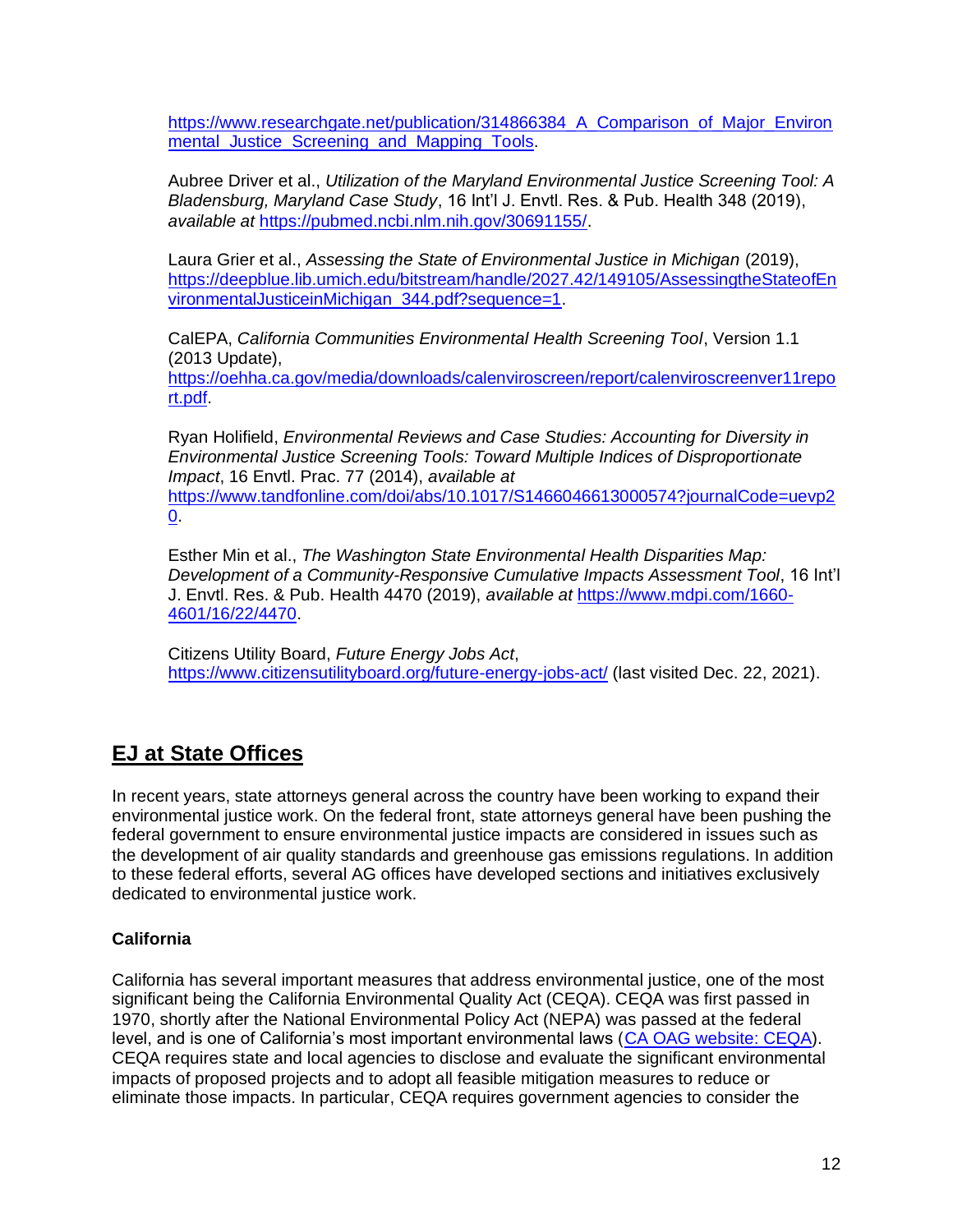environmental and public health impacts on communities already burdened with pollution when reviewing and permitting new projects [\(CA OAG website: Environmental Justice\)](https://oag.ca.gov/environment/justice).

In 2016, California passed SB 1000 requiring local governments to identify "disadvantaged communities" in their jurisdictions and address environmental justice in their general plans [\(SB](https://leginfo.legislature.ca.gov/faces/billNavClient.xhtml?bill_id=201520160SB1000)  [1000, § 1\)](https://leginfo.legislature.ca.gov/faces/billNavClient.xhtml?bill_id=201520160SB1000). SB 1000 identifies disadvantaged communities as "an area identified by the California Environmental Protection Agency (CalEPA) pursuant to Section 39711 of the Health and Safety Code or an area that is a low-income area that is disproportionately affected by environmental pollution and other hazards that can lead to negative health effects, exposure, or environmental degradation" (*Id*.). Section 39711 of the Health and Safety Code specifies that disadvantaged communities "shall be identified based on geographic, socioeconomic, public health, and environmental hazard criteria," and include "[a]reas disproportionately affected by environmental pollution and other hazards that can lead to negative public health effects, exposure, or environmental degradation," and "[a]reas with concentrations of people that are of low income, high unemployment, low levels of homeownership, high rent burden, sensitive populations, or low levels of educational attainment" [\(HSC, §](https://leginfo.legislature.ca.gov/faces/codes_displayText.xhtml?lawCode=HSC&division=26.&title=&part=2.&chapter=4.1.&article=) 39711). CalEPA uses CalEnviroScreen to identify disadvantaged communities, which are defined as the top 25% scoring areas from CalEnviroScreen, and other areas with high amounts of pollution and low populations [\(OEHHA website\)](https://oehha.ca.gov/calenviroscreen/sb535).

By requiring proper consideration of environmental justice in local planning, SB 1000 seeks to "facilitate transparency and public engagement in local governments' planning and decision making processes, reduce harmful pollutants and the associated health risks in environmental justice communities, and promote equitable access to health-inducing benefits, such as healthy food options, housing, public facilities, and recreation" [\(CA OAG website: SB 1000\)](https://oag.ca.gov/environment/sb1000).

#### <span id="page-12-0"></span>*CA OAG's Bureau of Environmental Justice*

In 2018, Former California Attorney General Xavier Becerra established the Bureau of Environmental Justice, becoming the first attorney general's office to establish a dedicated environmental justice section. The Bureau's mission is "to protect people and communities that endure a disproportionate share of environmental pollution and public health hazards." [\(CA](https://oag.ca.gov/environment/justice)  [OAG website\)](https://oag.ca.gov/environment/justice). In April 2021, Attorney General Rob Bonta announced the Bureau expanded its staff to include a total of 11 attorneys whose work focuses exclusively on environmental justice matters [\(CA OAG Press Release\)](https://oag.ca.gov/news/press-releases/attorney-general-bonta-announces-expansion-bureau-environmental-justice).

The Bureau's primary areas of focus include ensuring compliance with CEQA and land use planning laws; penalizing and preventing illegal discharge to the air and water from facilities located in communities already burdened disproportionately with pollution; eliminating or reducing exposure to lead and other toxins in the environment and consumer products; remediating contaminated drinking water; and challenging the Federal Government's actions that repeal or reduce public health and environmental protections.

In enforcing CEQA, the Office of the Attorney General (OAG) focuses on addressing impacts that affect the state's "most vulnerable residents," including "children, the elderly, and people who already are bearing an unfair share of pollution" [\(CA OAG website\)](https://oag.ca.gov/environment/ceqa). One of the ways in which the OAG ensures compliance with CEQA is by filing comment letters on proposed projects. For example, in January 2021, the OAG filed a comment letter highlighting the deficiencies of the draft supplemental environmental impact report (DSEIR) for a proposed bulk marine terminal at the Port of Oakland [\(Comment Letter\)](https://oag.ca.gov/sites/all/files/agweb/pdfs/environment/comment-eagle-rock-dseir-011521.pdf). The OAG emphasized that the project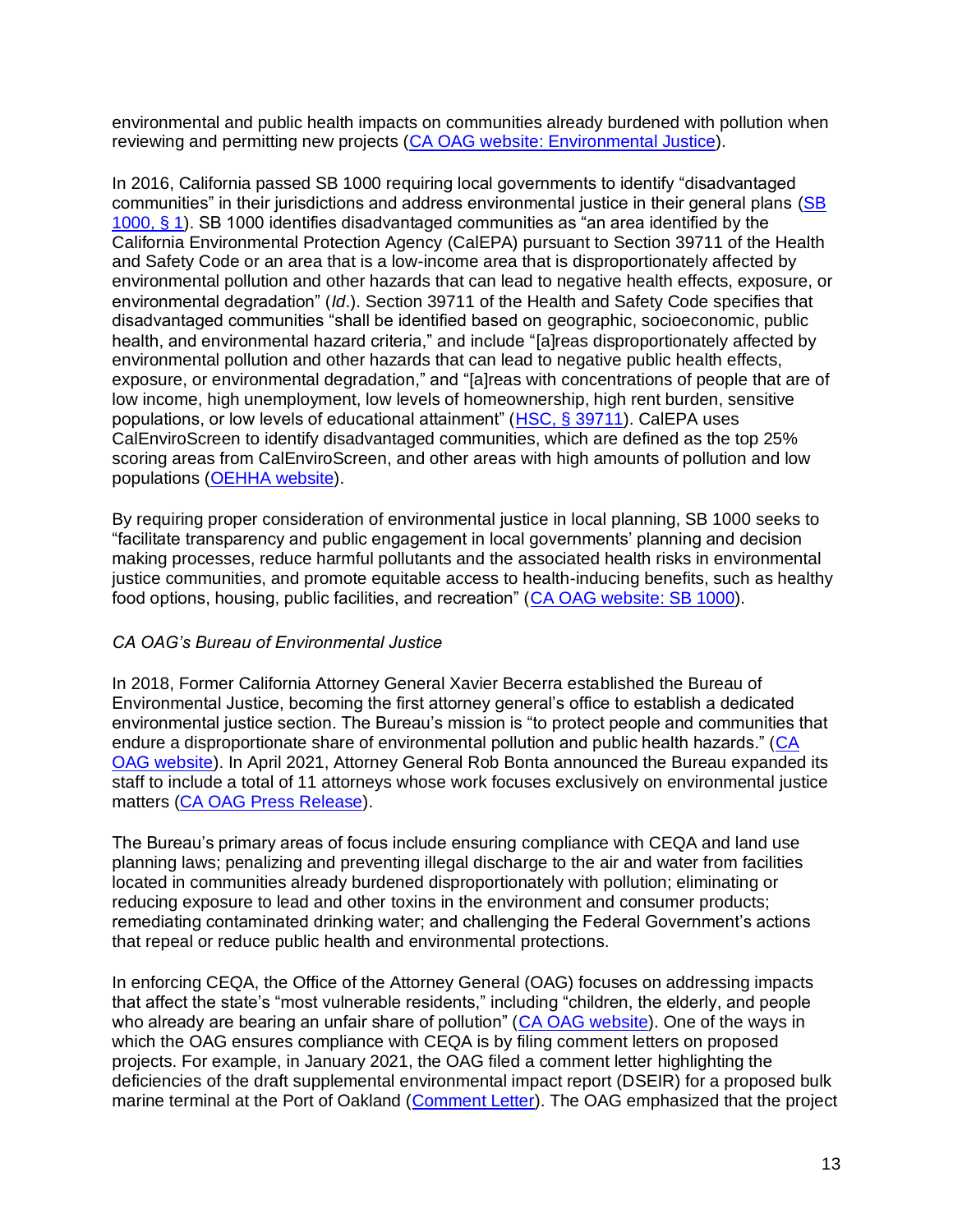would "bring additional stationary and mobile pollution sources to West Oakland, one of the most historically polluted and disadvantaged communities in the State." The OAG urged the Port of Oakland to conduct further environmental analysis pursuant to CEQA to ensure that "all of the [p]roject's impacts are disclosed, understood, and mitigated to the maximum extent feasible."

The OAG has filed many similar comments letters under CEQA that point to the environmental justice impacts of proposed projects [\(CA OAG website:](https://oag.ca.gov/environment/ceqa/letters) Comment Letters). Speaking to *Grist*, former AG Becerra noted that the Bureau has "been able to get a lot of change — not by having to sue, but by working with the local governments, pointing out their deficiencies, and saying, 'We hate to sue, but if you keep going on this course, that's probably where we're headed'" [\(Grist\)](https://grist.org/justice/this-tiny-but-mighty-california-bureau-is-taking-on-polluters/).

The OAG also files comment letters to ensure local governments comply with SB 1000 by addressing environmental justice in their general plans. For example, in a March 2021 comment letter responding to the City of Huntington Park's update to its general plan, the AGP expressed concern that the city's update failed to "identify disadvantaged communities or include EJ policies as required by SB 1000" [\(Comment Letter](https://oag.ca.gov/sites/all/files/agweb/pdfs/environment/sb1000-letter-huntington.pdf) at 3).

The OAG also ensures CEQA compliance by filing lawsuits challenging project approvals that violate the law. In July 2021, AG Bonta filed a lawsuit against the City of Fontana challenging its approval of the Slover and Oleander Warehouse Project in a neighborhood already overburdened by unhealthy air pollution [\(Petition for Writ of Mandate\)](https://oag.ca.gov/system/files/attachments/press-docs/Final%20Slover%20and%20Oleander%20CEQA%20Petition%20%28signed%29.pdf). There are more than 20 warehouses within one mile of the project site, which also encompasses two public high schools [\(LA Times;](https://www.latimes.com/politics/story/2021-11-18/california-confronts-environmental-injustice-washington-looks-its-way-for-inspiration) [Washington Post;](https://www.washingtonpost.com/podcasts/post-reports/the-environmental-cost-of-online-shopping/) Petition at 2). The lawsuit points to multiple violations of CEQA in the project approval, including its "failure to appropriately analyze, disclose, and mitigate the project's environmental impacts" (Petition at 2; [CA OAG Press Release\)](https://oag.ca.gov/news/press-releases/attorney-general-bonta-challenges-approval-warehouse-project-south-fontana). The OAG also intervened in a lawsuit challenging exemptions to petroleum refinery air monitoring state regulations adopted by a local air pollution control district [\(Motion to Intervene\)](https://oag.ca.gov/sites/default/files/FILED%20People%27s%20Petition%20for%20Writ%20of%20Mandate%20in%20Intervention.pdf.pdf). According to the OAG, the exemptions would allow the "full suite of pollutants" emitted from four petroleum refineries to go unmonitored in low-income communities and communities of color in the San Joaquin Valley [\(Motion to Intervene](https://oag.ca.gov/sites/default/files/FILED%20People%27s%20Petition%20for%20Writ%20of%20Mandate%20in%20Intervention.pdf.pdf) at 3, 11).

In response to the proliferation of warehouse development in California, the OAG developed and published best practices to "help lead agencies pursue CEQA compliance and promote environmentally-just development" when considering warehouse project proposals [\(Best](https://oag.ca.gov/sites/all/files/agweb/pdfs/environment/warehouse-best-practices.pdf)  [Practices at 1\)](https://oag.ca.gov/sites/all/files/agweb/pdfs/environment/warehouse-best-practices.pdf).The document encourages proactive planning, robust community engagement, adequately considering project location, analyzing and mitigating air pollution and greenhouse gas emissions, and considering other impacts like noise pollution and traffic.

The OAG also engages in environmental justice work by bringing enforcement actions against unlawful polluters. State agencies, departments, and boards often refer to the OAG enforcement matters that affect environmental justice communities, such as diesel truck and passenger vehicle emissions violations, contamination of water resources, and pesticide drift [\(CA OAG](https://oag.ca.gov/environment/justice)  [website: Environmental Justice;](https://oag.ca.gov/environment/justice) [Press Release:](https://oag.ca.gov/news/press-releases/attorney-general-becerra-and-california-department-pesticide-regulation-file) Pesticide Drift Suit).

#### <span id="page-13-0"></span>**New Jersey**

In 2004, New Jersey Governor McGreevey signed Executive Order No. 96 as a call to the entire executive branch to consider the impacts of decision-making on health and the environment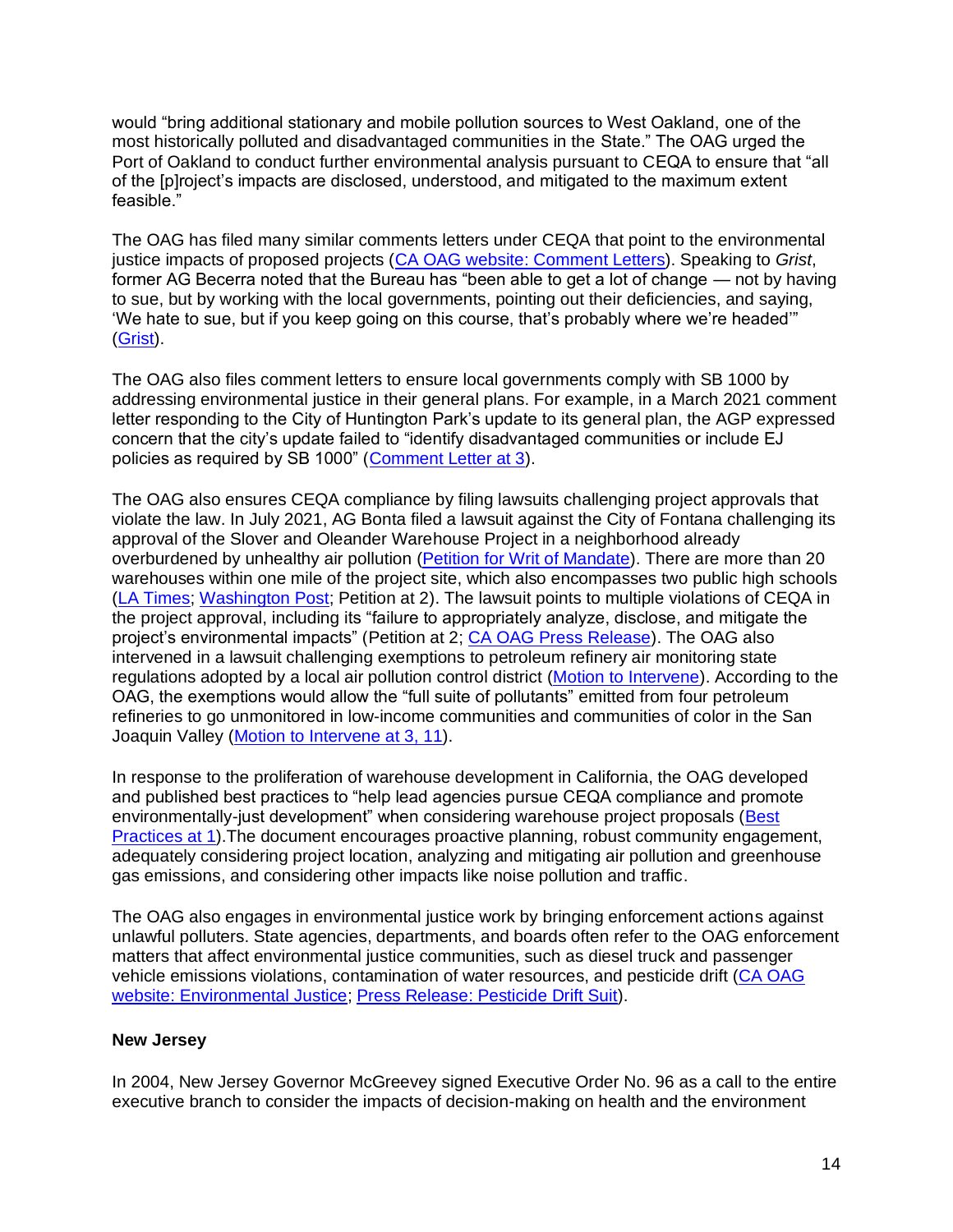[\(Executive Order No. 96\)](https://nj.gov/infobank/circular/eom96.htm). The EO also formally established the Environmental Justice Advisory Council (EJAC) to advise New Jersey's Department of Environmental Protection (DEP) on environmental justice issues (*Id*. at § 8).

In 2009, Governor Corzine issued Executive Order No. 131 which mandated the executive branch provide opportunities for all persons, regardless of race, ethnicity, color, religion, income, or education level to participate in decision-making involving environmental quality and public health [\(Executive Order No. 131](https://nj.gov/infobank/circular/eojsc131.htm) § 1). The EO also required programs that provide and protect public health and the environment be reviewed periodically to ensure they (a) meet the needs of persons living in low-income communities and communities of color; and (b) address disproportionate exposure to environmental hazards (*Id.*).

In 2018, Governor Phil Murphy signed Executive Order No. 23, which recognized that the state's "low-income communities and communities of color have been exposed to disproportionately high and unacceptably dangerous levels of air, water, and soil pollution, with the accompanying potential for increased public health impacts'' [\(Executive Order No. 23\)](https://nj.gov/infobank/eo/056murphy/pdf/EO-23.pdf). The EO directed DEP to develop administration-wide guidance for considering environmental justice in implementing statutory and regulatory responsibilities (*Id*. at § 1). In September 2020, DEP finalized and published this guidance in a report entitled *Furthering the Promise*, which serves as a framework for realizing New Jersey's environmental justice goals [\(DEP Report\)](https://www.nj.gov/dep/ej/docs/furthering-the-promise.pdf). The report outlined several guiding principles of the state's EJ work, including cultivating awareness consistently, empowering communities to participate in decision-making processes, and planning for and embracing change.

In September 2020, Governor Murphy signed a historic piece of environmental justice legislation that takes these principles further. The new statute requires DEP to evaluate the environmental and public health impacts of certain facilities on "overburdened communities" when reviewing permit applications [\(N.J.S.A. 13:1D-157\)](https://www.nj.gov/dep/ej/docs/ej-law.pdf). Overburdened communities are defined as any census block group in which at least 35 percent of the households qualify as low-income households, at least 40 percent of the residents identify as minority or as members of a state recognized tribal community, or at least 40 percent of the households have limited English proficiency (*Id.* at 13:1D-158). The law directed DEP to publish a list of overburdened communities and provide notice to the 331 municipalities in which those communities are located (*Id*. at 13:1D-159). DEP produced that list, and used that information to create a publicly-available map identifying the overburdened communities within the state [\(NJ DEP](https://www.nj.gov/dep/ej/communities.html)  [website\)](https://www.nj.gov/dep/ej/communities.html).

The legislation requires proposed new or expanded facilities to prepare an environmental justice impact statement assessing the environmental and public health impacts of the proposal, and to organize and conduct a public hearing in the overburdened community affected by the proposal (N.J.S.A. 13:1D-160). If the environmental justice impact statement determines a new facility will have a disproportionately negative impact on overburdened communities, a mandatory permit denial is required, unless the facility can show a "compelling public interest" (*Id*. at 13:1D-160(c)). For existing facilities proposing expansion or renewal, DEP may impose conditions on the permit after review of the environmental justice analysis shows the facility will cause or contribute to adverse environmental and public health stressors (*Id*. at 13:1D-160(d)). DEP will issue rules and regulations providing details for the permitting process in overburdened communities (*Id*. at 13:1D-161).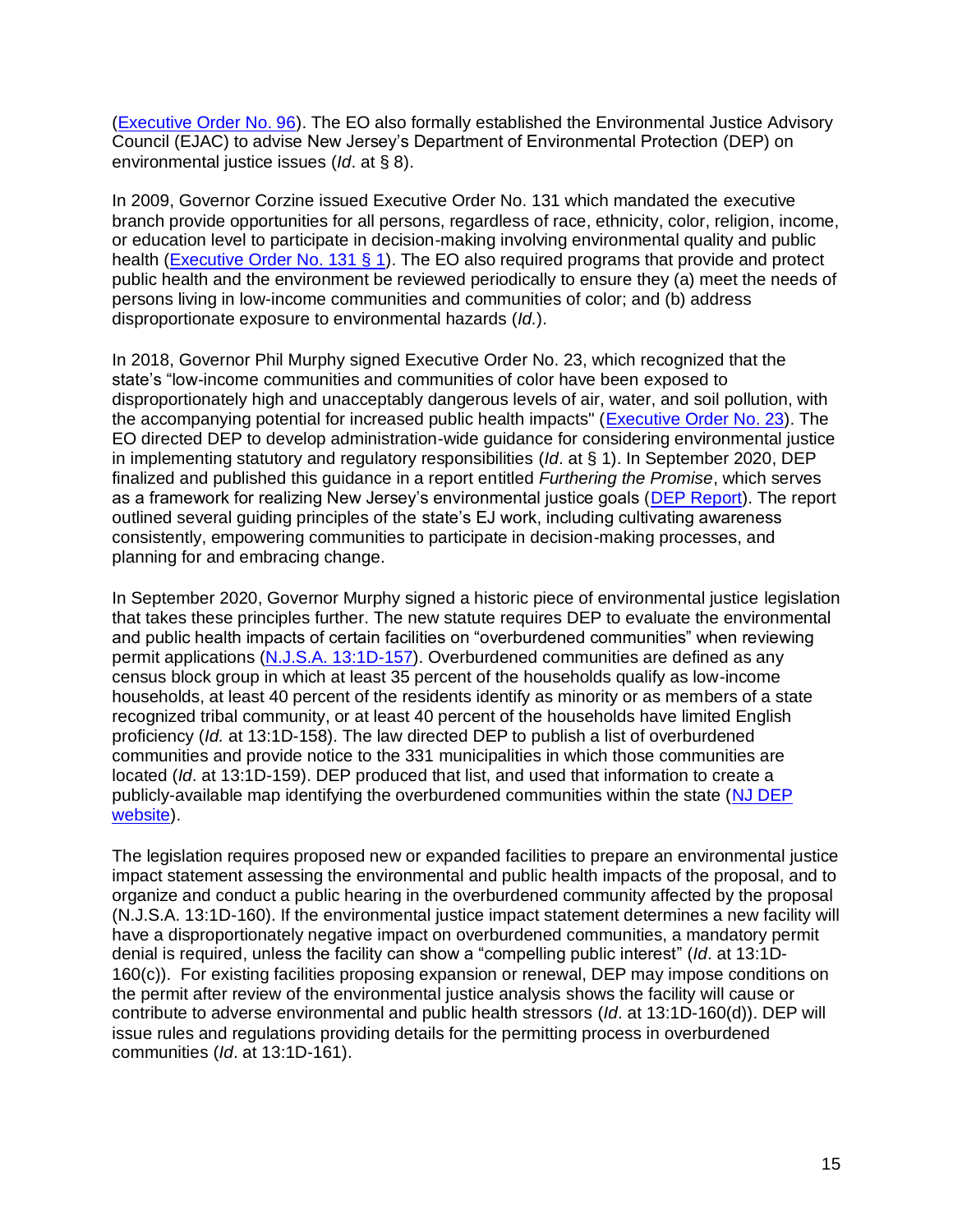#### <span id="page-15-0"></span>*NJ OAG's Environmental Enforcement and Environmental Justice Section*

In December 2018, New Jersey Attorney General Gurbir Grewal created a new unit within the New Jersey Office of the Attorney General (OAG), Division of Law called the Environmental Enforcement and Environmental Justice Section [\(NJ OAG Press Release: Environmental](https://www.nj.gov/oag/newsreleases18/pr20181206a.html)  [Justice Section\)](https://www.nj.gov/oag/newsreleases18/pr20181206a.html). In collaboration with DEP, the Section brings enforcement actions and promotes environmental justice in overburdened communities.

The OAG, representing DEP, files lawsuits in clusters, bringing anywhere from a few cases to a dozen cases at one time. Since 2018, the OAG has filed 45 environmental justice lawsuits and been awarded over \$20 million in judgments and settlements, in addition to bringing many responsible parties into environmental compliance [\(NJ OAG Press Release: New Environmental](https://www.njoag.gov/acting-ag-bruck-dep-commissioner-latourette-announce-seven-new-environmental-enforcement-actions-six-environmental-justice-communities/)  [Justice Actions\)](https://www.njoag.gov/acting-ag-bruck-dep-commissioner-latourette-announce-seven-new-environmental-enforcement-actions-six-environmental-justice-communities/). These enforcement actions include lawsuits to enforce all facets of environmental law such as air and water permit restrictions, to toxic and hazardous waste regulations enforcement, to illegal transportation and dumping of solid waste on public and private lands. In August 2018, the first EJ enforcement actions were filed against DuPont, ExxonMobil, 3M and other corporations whose industrial plants in New Jersey have left behind toxic chemicals [\(NJ OAG Press Release: Environmental Justice Enforcement Actions\)](https://nj.gov/oag/newsreleases18/pr20180801a.html). In three cases the OAG asserted "natural resource damage" claims for losses to the value and use of natural resources (*Id.*).

Since August 2018, the OAG has filed five separate EJ lawsuit tranches to address environmental issues around the state [\(NJ OAG Press Release: New Environmental Justice](https://www.njoag.gov/acting-ag-bruck-dep-commissioner-latourette-announce-seven-new-environmental-enforcement-actions-six-environmental-justice-communities/)  [Actions\)](https://www.njoag.gov/acting-ag-bruck-dep-commissioner-latourette-announce-seven-new-environmental-enforcement-actions-six-environmental-justice-communities/). Most recently, in October 2021, Acting Attorney General Andrew Bruck and DEP Commissioner LaTourette announced six additional EJ enforcement actions focused on harmful contamination, illegal solid waste, and underground storage tanks posing a threat to residents and natural resources in Camden, Irvington, Jersey City, Newark, and Somerville (*Id*.)

#### <span id="page-15-1"></span>**Other Environmental Justice Initiatives**

#### <span id="page-15-2"></span>*Washington*

In April 2020, Washington Attorney General Bob Ferguson launched a new environmental justice initiative with the goal of "strengthen[ing] environmental policies and enforcement with meaningful involvement from the people affected most by environmental issues like climate change and pollution" [\(WA OAG Press Release\)](https://www.atg.wa.gov/news/news-releases/ag-ferguson-rolls-out-environmental-justice-initiative-honor-earth-day). In partnership with Gonzaga University, AG Ferguson held an environmental justice symposium in March 2021 that featured four panels of academics, scientists, community members, and legal professionals addressing topics related to inclusion, air, water, and land [\(Symposium\)](https://www.gonzaga.edu/news-events/events/2021/3/23/environmental-justice-symposium). Also as part of the initiative, the Office of the Attorney General (OAG) created a fellowship position to give a rising law student an opportunity to develop their expertise in environmental justice, as well as research and develop policy and legal proposals [\(WA OAG Press Release\)](https://www.atg.wa.gov/news/news-releases/ag-ferguson-rolls-out-environmental-justice-initiative-honor-earth-day).

In May 2021, Washington Governor Jay Inslee signed the Healthy Environment for All (HEAL) Act, a landmark law that places environmental justice principles front and center in climate and environmental policy. The law adopts many of the recommendations from the state's Environmental Justice Task Force, made up of representatives from state agencies and advocacy and community-based organizations [\(Environmental Justice Task Force Report\)](https://healthequity.wa.gov/Portals/9/Doc/Publications/Reports/EJTF%20Report_FINAL(1).pdf). The legislation defines environmental justice as the "fair treatment and meaningful involvement" of impacted communities in government processes, as well as the equitable distribution of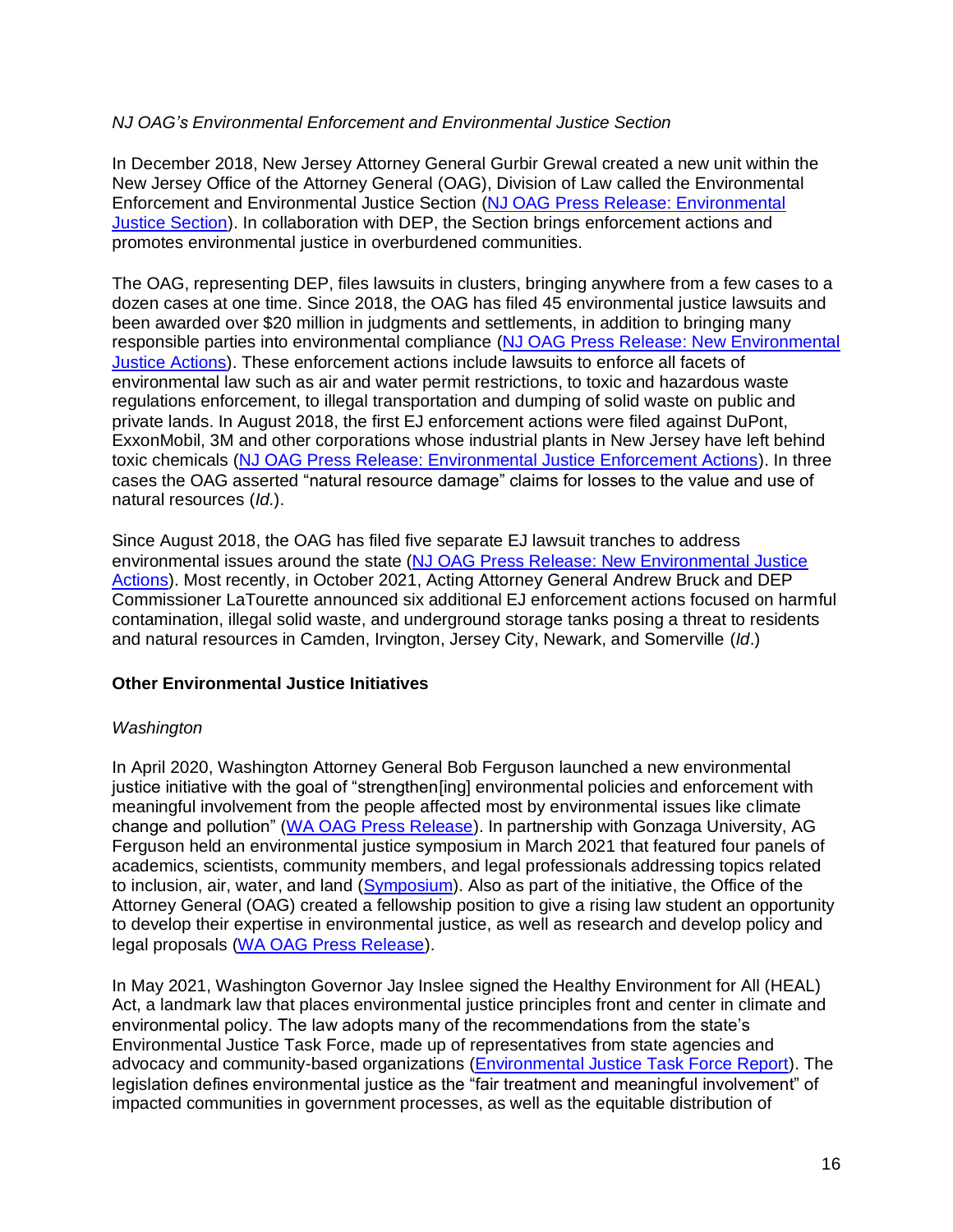resources and benefits of policies and government investments [\(S.B. 5141](https://lawfilesext.leg.wa.gov/biennium/2021-22/Pdf/Bills/Session%20Laws/Senate/5141-S2.SL.pdf#page=1) § 2(8); [Washington](https://www.washingtonnature.org/fieldnotes/2021/5/03/heal-act-is-a-major-victory-legislature-environmental-justice-front-and-centered)  [Nature\)](https://www.washingtonnature.org/fieldnotes/2021/5/03/heal-act-is-a-major-victory-legislature-environmental-justice-front-and-centered). Additional priorities in the legislation include requiring all state agencies covered by the law to conduct EJ assessments when considering "significant agency action" and to direct "40 percent of grants and expenditures that create environmental benefits to vulnerable populations and overburdened communities" [\(S.B. 5141](https://lawfilesext.leg.wa.gov/biennium/2021-22/Pdf/Bills/Session%20Laws/Senate/5141-S2.SL.pdf#page=1) §§ 14,16(2)(e); [Washington Nature\)](https://www.washingtonnature.org/fieldnotes/2021/5/03/heal-act-is-a-major-victory-legislature-environmental-justice-front-and-centered).

To address implementation of the HEAL Act, the OAG has created an environmental justice working group, and the OAG's Policy Office has hired a specialist dedicated to EJ and HEAL Act implementation. In addition, the OAG has created dedicated Assistant Attorney General positions in both the Environmental Protection Division and Ecology Division, focused on environmental justice litigation and advocacy matters.

#### <span id="page-16-0"></span>*New Mexico*

In September 2020, New Mexico Attorney General Hector Balderas launched an initiative focused on equity and access to justice concerns. The Office of the Attorney General (OAG) appointed an advisory council comprised of representatives for marginalized communities. The council is engaging a wide range of stakeholders from these communities and will make recommendations to the OAG for direct engagement of state and federal agencies to address issues of racism and equity in natural resources and environmental policy. The focus of the initiative is on "making conservation, environmental protection, and natural resources management relevant and meaningful to all New Mexicans" [\(New Mexico OAG Press Release\)](https://www.nmag.gov/uploads/PressRelease/48737699ae174b30ac51a7eb286e661f/AG_Balderas_Announces_Natural_Resources_and_Environmental_Equity_Initiative.pdf).

## <span id="page-16-1"></span>**Multistate Advocacy**

In addition to EJ work within their respective states, attorneys general have also successfully coalesced to advocate for overburdened communities beyond their state borders. For example, in May 2021, a coalition of five attorneys general led by New York Attorney General Letitia James filed comments urging the Army Corps of Engineers to focus on environmental justice impacts in its reevaluation of the Clean Water Act Section 404 (dredge and fill) and Rivers and Harbors Act Section 10 (obstruction or alteration of navigable waters of the United States) permits granted to the Formosa Plastics petrochemical plant in St. James Parish, Louisiana [\(Comment Letter\)](https://s3-us-west-2.amazonaws.com/s3-wagtail.biolgicaldiversity.org/documents/Multistate_Comments_on_Formosa_Plastics_Permit_Reevaluation.pdf). In August 2021, the Corps announced it will prepare an environmental impact statement for the plant, which will include analysis of the public health, environmental, climate, environmental justice, and cultural impact of the plant [\(Corps Memo;](https://www.biologicaldiversity.org/campaigns/ocean_plastics/pdfs/Formosa-Memo-Signed-18-Aug-2021.pdf) [State Impact](https://stateimpactcenter.org/ag-actions/five-attorneys-general-call-on-army-corps-of-engineers-to-more-carefully-evaluate-formosa-plastics-plant)  [Center\)](https://stateimpactcenter.org/ag-actions/five-attorneys-general-call-on-army-corps-of-engineers-to-more-carefully-evaluate-formosa-plastics-plant).

# <span id="page-16-2"></span>**In the Media**

See the latest media coverage of how states and AG offices are advancing environmental justice by visiting our "In the Media - [States, AGs, and Environmental Justice](https://www.law.nyu.edu/centers/state-impact/projects-reports/newsfeed-expanding-ag-ej-practice)" web page.

\* \* \*

The [State Energy & Environmental Impact Center at NYU School of Law](https://www.law.nyu.edu/centers/state-impact) is a non-partisan academic center dedicated to the study and support of state attorneys general in their work defending and promoting clean energy, climate, and environmental laws and policies.